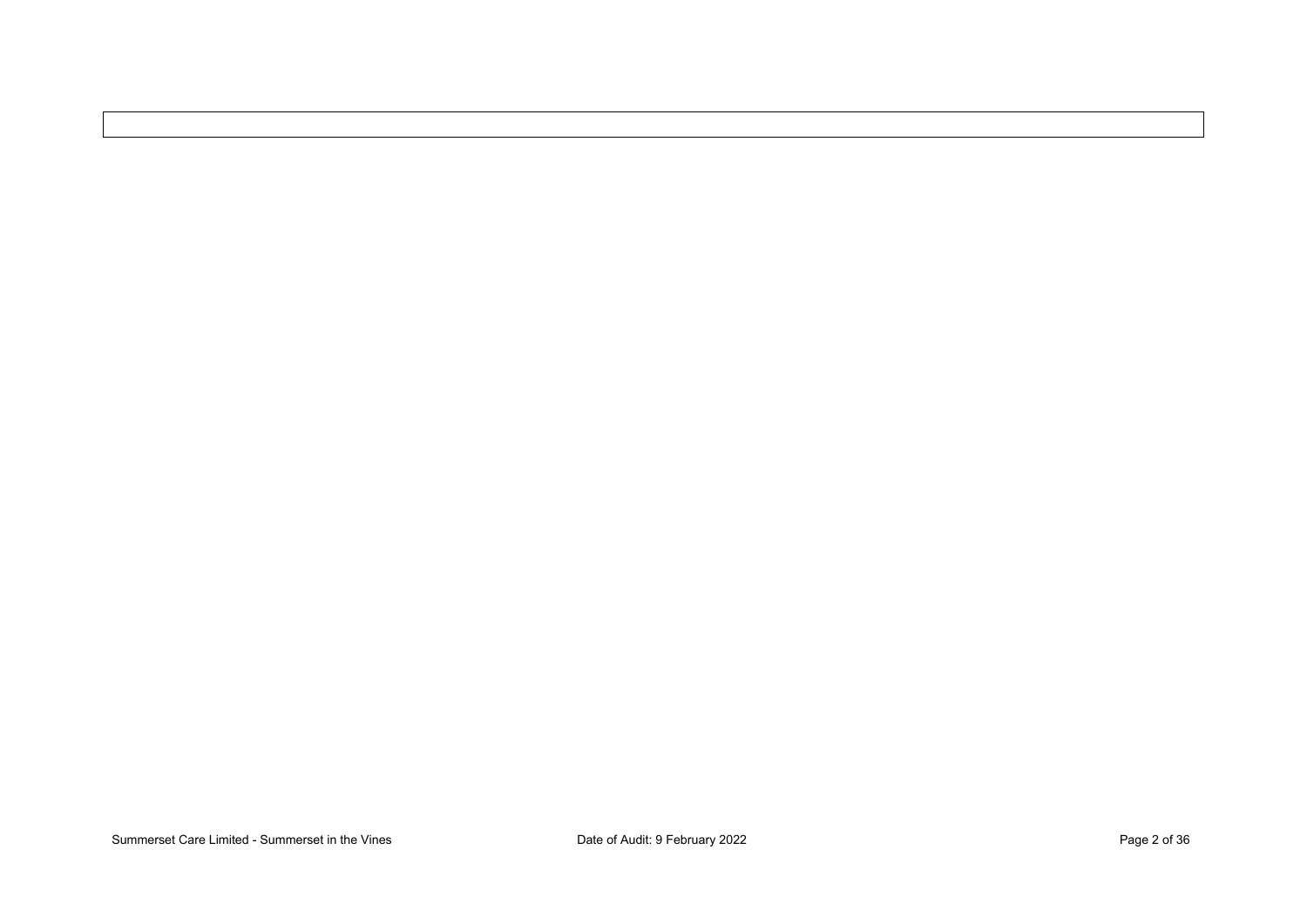## **Executive summary of the audit**

### **Introduction**

This section contains a summary of the auditors' findings for this audit. The information is grouped into the six outcome areas contained within the Health and Disability Services Standards:

- consumer rights
- organisational management
- continuum of service delivery (the provision of services)
- safe and appropriate environment
- restraint minimisation and safe practice
- infection prevention and control.

As well as auditors' written summary, indicators are included that highlight the provider's attainment against the standards in each of the outcome areas. The following table provides a key to how the indicators are arrived at.

#### **Key to the indicators**

| <b>Indicator</b> | <b>Description</b>                                                                                                                        | <b>Definition</b>                                                                       |
|------------------|-------------------------------------------------------------------------------------------------------------------------------------------|-----------------------------------------------------------------------------------------|
|                  | Includes commendable elements above the required<br>levels of performance                                                                 | All standards applicable to this service fully attained with<br>some standards exceeded |
|                  | No short falls                                                                                                                            | Standards applicable to this service fully attained                                     |
|                  | Some minor shortfalls but no major deficiencies and<br>required levels of performance seem achievable without<br>extensive extra activity | Some standards applicable to this service partially<br>attained and of low risk         |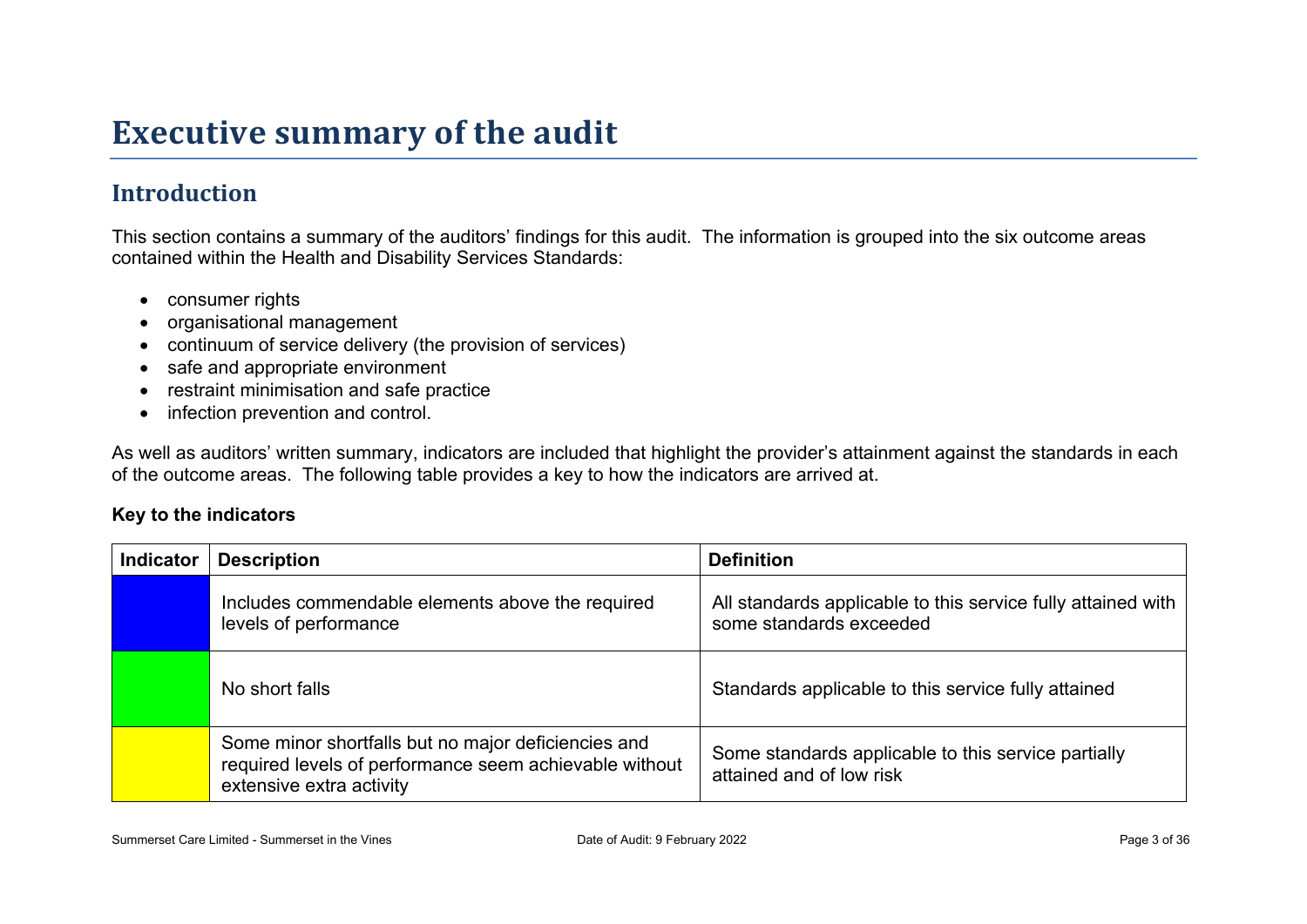| <b>Indicator</b> | <b>Description</b>                                                                              | <b>Definition</b>                                                                                                               |
|------------------|-------------------------------------------------------------------------------------------------|---------------------------------------------------------------------------------------------------------------------------------|
|                  | A number of shortfalls that require specific action to<br>address                               | Some standards applicable to this service partially<br>attained and of medium or high risk and/or unattained<br>and of low risk |
|                  | Major shortfalls, significant action is needed to achieve<br>the required levels of performance | Some standards applicable to this service unattained<br>and of moderate or high risk                                            |

#### **General overview of the audit**

Summerset in the Vines is certified to provide hospital and rest home level care for up to 43 residents. On the day of the audit there were 25 residents in total. A wing of 16 beds is temporarily closed for refurbishment due to a fire event. On the day of the audit there were 25 residents in total.

This certification audit was conducted against the relevant Health and Disability Standards and the contract with the district health board. The audit process included the review of policies and procedures, the review of residents and staff files, observations and interviews with residents, family, management, staff, and a general practitioner.

The service is managed by a village manager who has been in the role for seven years. The village manager is supported by a care centre manager who has been in the position for 20 months. The care centre manager is supported by the clinical nurse lead. Management are supported by a regional operations manager and regional quality manager. The residents and relatives interviewed spoke positively about the care and support provided.

There were no areas for improvement identified at this audit.

The service is commended for achieving continuous improvement ratings around quality data, activities, restraint, and infection surveillance.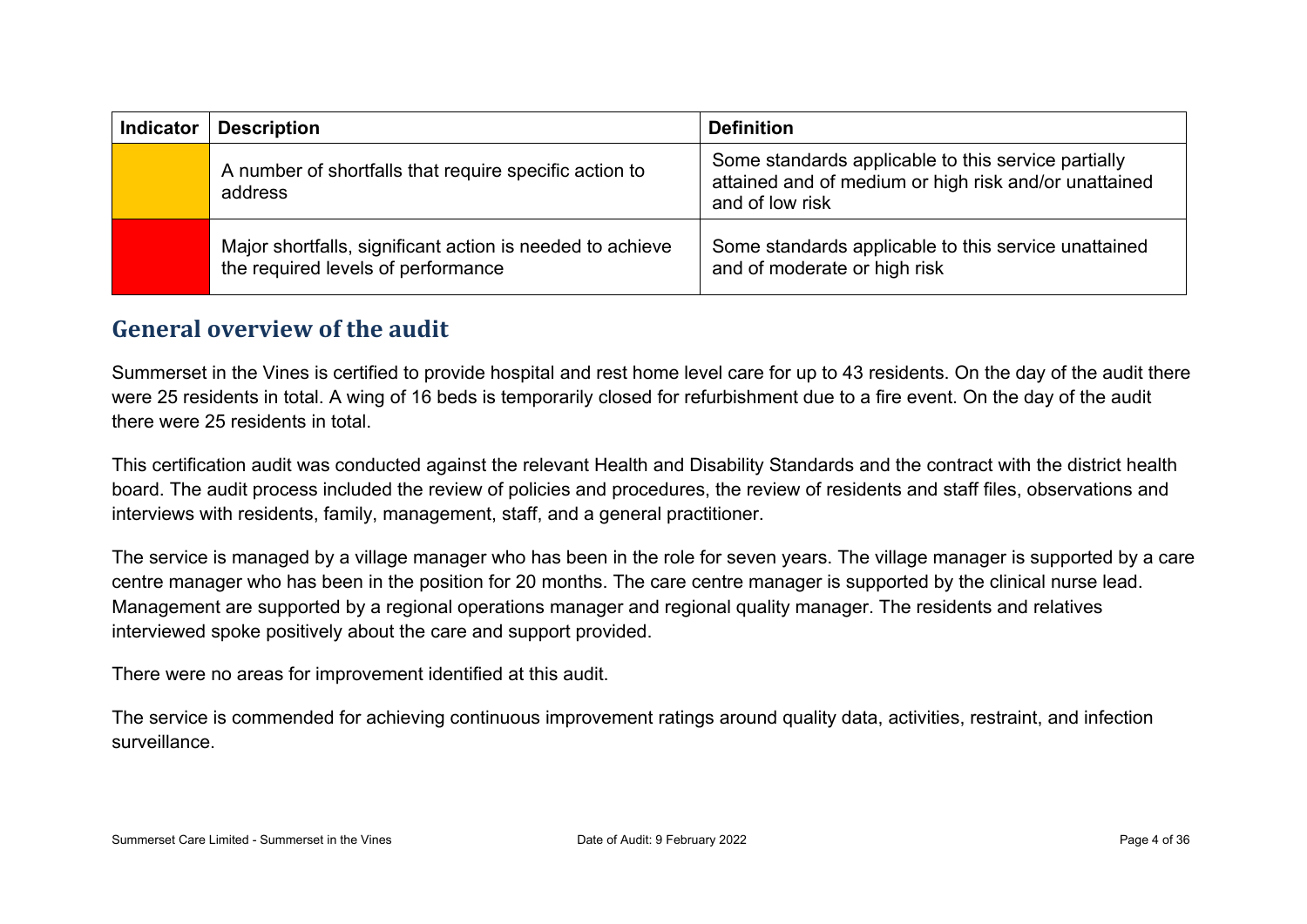#### **Consumer rights**

Includes 13 standards that support an outcome where consumers receive safe services of an appropriate standard that comply with consumer rights legislation. Services are provided in a manner that is respectful of consumer rights, facilities, informed choice, minimises harm and acknowledges cultural and individual values and beliefs.

Standards applicable to this service fully attained.

The service functions in a way that complies with the Health and Disability Commissioner's (HDC) Code of Health and Disability Services Consumers' Rights (the Code). Information about the Code and related services are readily available to residents and families. Residents and where appropriate their family/whānau are being provided with appropriate information to assist them to make informed choices and give informed consent. Policies are available that support residents' rights. Cultural assessment is undertaken on admission and during the review process. Care plans accommodate the choices of residents and/or their family. Complaints processes are being addressed in line with HDC requirements.

#### **Organisational management**

Summerset in the Vines has an established quality and risk management system that supports the provision of clinical care. Key components of the quality management system link to a number of meetings including (but not limited to) monthly quality improvement meetings. Annual surveys and regular resident meetings provide residents and families with opportunities for feedback about the service. Quality performance is reported to staff at meetings and includes discussions relating to incidents, infections, and internal audit results. There are human resources policies that cover recruitment, selection, orientation and staff training and development. The service has an orientation programme that provides new staff with relevant information for safe work practice. There is an in-service training programme covering relevant aspects of care. There is a staffing policy with safe staffing levels implemented.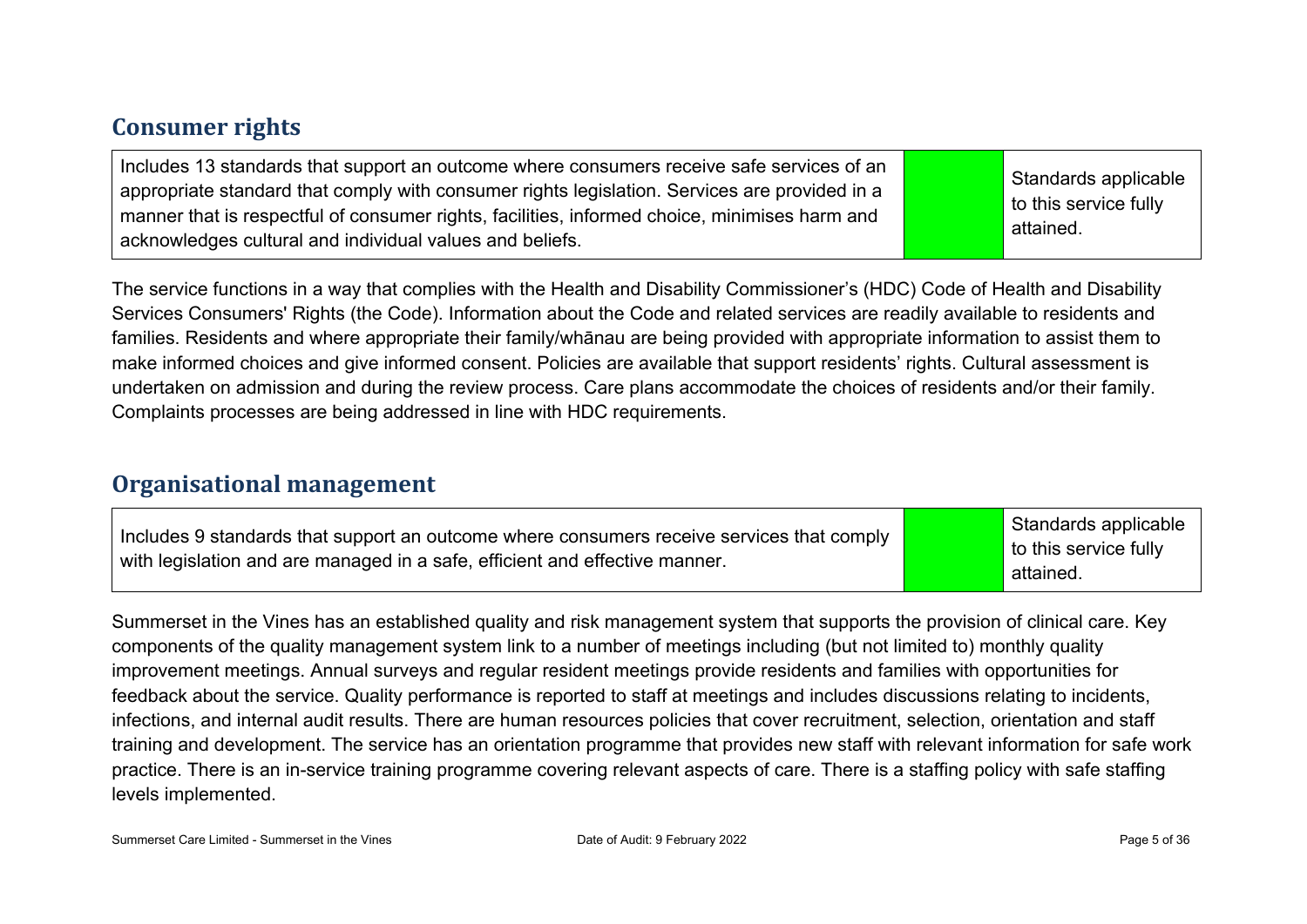#### **Continuum of service delivery**

Includes 13 standards that support an outcome where consumers participate in and receive timely assessment, followed by services that are planned, coordinated, and delivered in a timely and appropriate manner, consistent with current legislation.

All standards applicable to this service fully attained with some standards exceeded.

The service uses an electronic patient management system. There is a well-developed information pack available for residents and families/whānau at entry. Assessments, long-term care plans and evaluations were completed by the registered nurses and risk assessment tools and monitoring forms were available and implemented. A diversional therapist plans and implements the activity programme. The activities meet the individual recreational needs and preferences of the consumer groups. There are outings into the community and when no covid restrictions, visiting entertainers. There are medicine management policies in place that meets legislative requirements. Staff responsible for the administration of medications complete annual medication competencies and education. The general practitioner reviews the medication charts three monthly. The food service is contracted to an external contract company. Resident's individual dietary needs were identified and accommodated. Staff have attended food safety and hygiene training.

#### **Safe and appropriate environment**

There were documented processes for the management of waste and hazardous substances in place and incidents are reported in a timely manner. Chemicals were stored safely throughout the facility. The building has a current warrant of fitness. Resident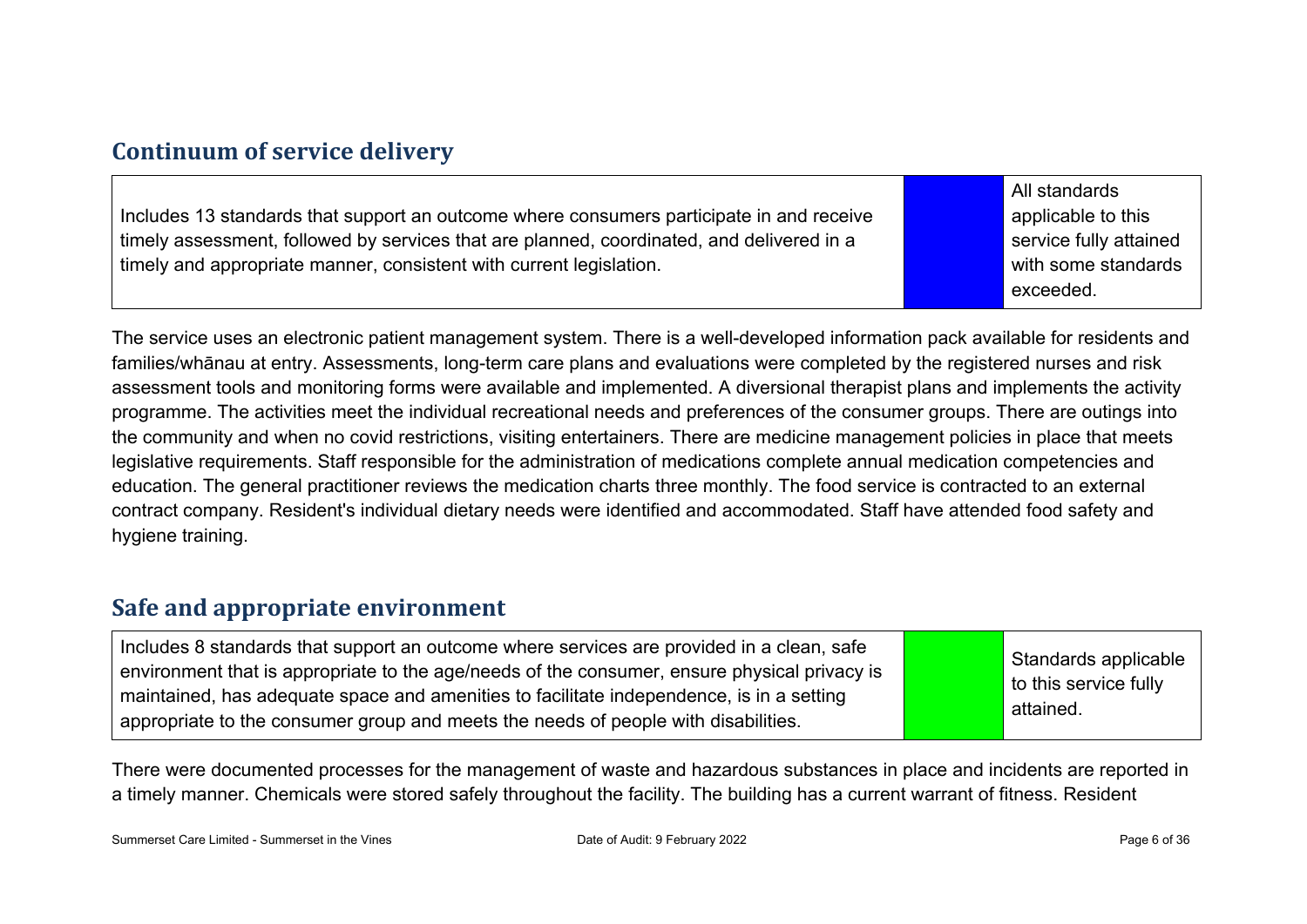bedrooms are spacious and personalised. There is a mix of bedrooms with ensuites, shared ensuites or access to communal toilet/showers. There was sufficient space to allow the movement of residents around the facility using mobility aids or lazy-boy chairs. The hallways and communal areas were spacious and accessible. The outdoor areas were safe and easily accessible and provide seating and shade. The service has implemented policies and procedures for civil defence and other emergencies and sixmonthly fire drills are conducted. All laundry and linen services are completed on-site. There is plenty of natural light in all rooms and the environment is comfortable with adequate ventilation and heating.

#### **Restraint minimisation and safe practice**

| Includes 3 standards that support outcomes where consumers receive and experience<br>services in the least restrictive and safe manner through restraint minimisation. |  | All standards<br>applicable to this<br>service fully attained<br>with some standards<br>'exceeded. |
|------------------------------------------------------------------------------------------------------------------------------------------------------------------------|--|----------------------------------------------------------------------------------------------------|
|------------------------------------------------------------------------------------------------------------------------------------------------------------------------|--|----------------------------------------------------------------------------------------------------|

Restraint minimisation and safe practice policies and procedures are in place to guide staff in the use of an approved enabler and/or restraint. Policy is aimed at using restraint only as a last resort. At the time of the audit there was one resident assessed as requiring the use of restraint and two using enablers. Staff receive regular education and training on restraint minimisation.

#### **Infection prevention and control**

| Includes 6 standards that support an outcome which minimises the risk of infection to<br>consumers, service providers and visitors. Infection control policies and procedures are<br>practical, safe and appropriate for the type of service provided and reflect current accepted<br>good practice and legislative requirements. The organisation provides relevant education on<br>infection control to all service providers and consumers. Surveillance for infection is carried<br>out as specified in the infection control programme. |  | All standards<br>applicable to this<br>service fully attained<br>with some standards<br>exceeded. |
|----------------------------------------------------------------------------------------------------------------------------------------------------------------------------------------------------------------------------------------------------------------------------------------------------------------------------------------------------------------------------------------------------------------------------------------------------------------------------------------------------------------------------------------------|--|---------------------------------------------------------------------------------------------------|
|----------------------------------------------------------------------------------------------------------------------------------------------------------------------------------------------------------------------------------------------------------------------------------------------------------------------------------------------------------------------------------------------------------------------------------------------------------------------------------------------------------------------------------------------|--|---------------------------------------------------------------------------------------------------|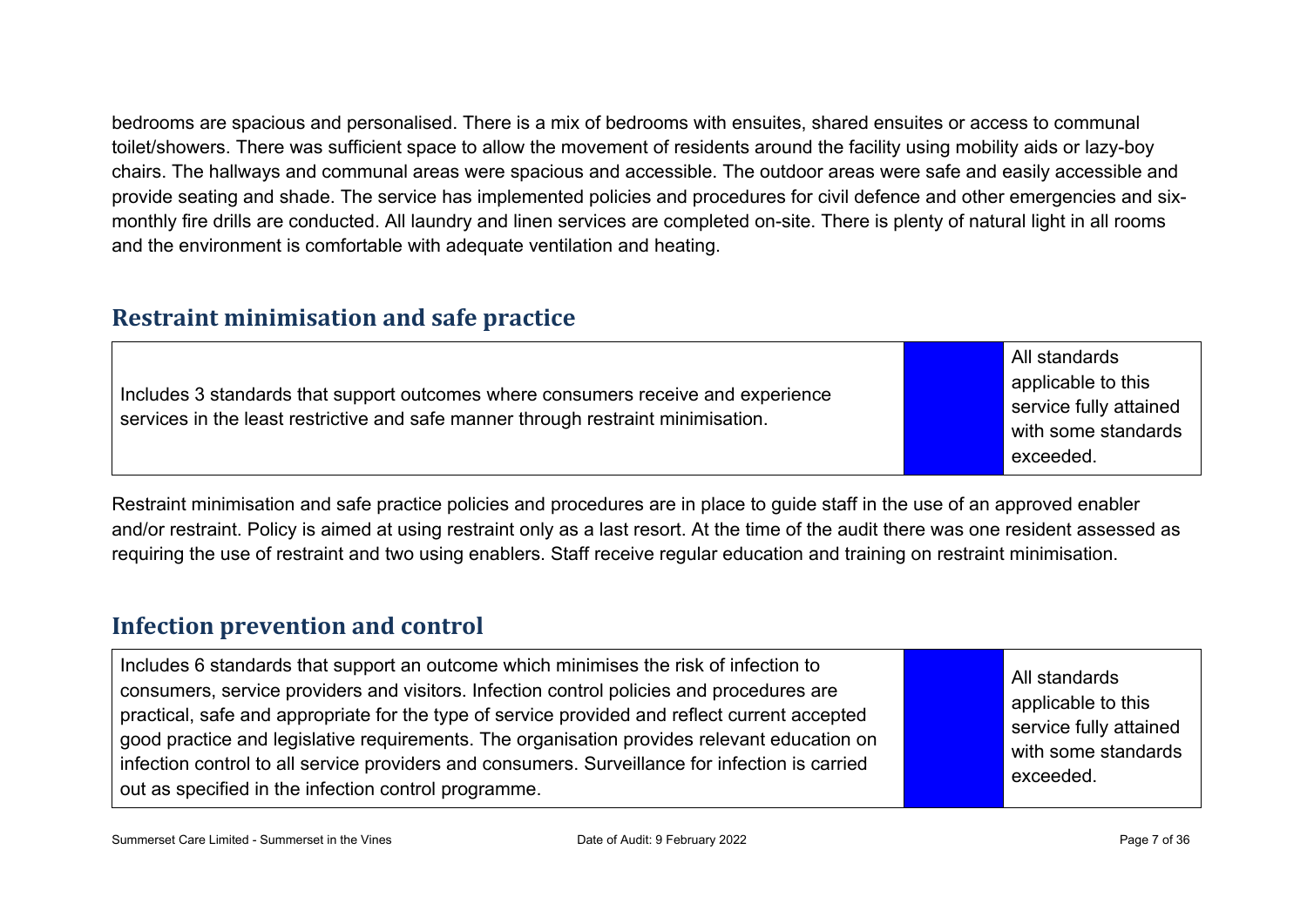The infection control programme is appropriate for the size and complexity of the service. The infection prevention and control coordinator is responsible for coordinating and providing education and training to staff. Ongoing training occurs annually as part of the training calendar. Care plans include infection prevention and control interventions as appropriate. The infection control manual outlined the scope of the programme and included a comprehensive range of policies and guidelines. Surveillance programme is implemented including audits of the facility, hand hygiene and surveillance of infection control events and infections. The service engages in benchmarking with other Summerset facilities.

#### **Summary of attainment**

The following table summarises the number of standards and criteria audited and the ratings they were awarded.

| <b>Attainment</b><br>Rating | <b>Continuous</b><br>Improvement<br>(Cl) | <b>Fully Attained</b><br>(FA) | <b>Partially</b><br><b>Attained</b><br><b>Negligible Risk</b><br>(PA Negligible) | <b>Partially</b><br><b>Attained Low</b><br><b>Risk</b><br>(PA Low) | <b>Partially</b><br><b>Attained</b><br><b>Moderate Risk</b><br>(PA Moderate) | <b>Partially</b><br><b>Attained High</b><br><b>Risk</b><br>(PA High) | <b>Partially</b><br><b>Attained Critical</b><br><b>Risk</b><br>(PA Critical) |
|-----------------------------|------------------------------------------|-------------------------------|----------------------------------------------------------------------------------|--------------------------------------------------------------------|------------------------------------------------------------------------------|----------------------------------------------------------------------|------------------------------------------------------------------------------|
| <b>Standards</b>            |                                          | 47                            |                                                                                  |                                                                    |                                                                              |                                                                      |                                                                              |
| <b>Criteria</b>             |                                          | 97                            |                                                                                  |                                                                    |                                                                              |                                                                      |                                                                              |

| Attainment<br>Rating | Unattained<br><b>Negligible Risk</b><br>(UA Negligible) | <b>Unattained Low</b><br><b>Risk</b><br>(UA Low) | Unattained<br><b>Moderate Risk</b><br>(UA Moderate) | <b>Unattained High</b><br><b>Risk</b><br>(UA High) | Unattained<br><b>Critical Risk</b><br>(UA Critical) |
|----------------------|---------------------------------------------------------|--------------------------------------------------|-----------------------------------------------------|----------------------------------------------------|-----------------------------------------------------|
| <b>Standards</b>     |                                                         |                                                  |                                                     |                                                    |                                                     |
| <b>Criteria</b>      |                                                         |                                                  |                                                     |                                                    |                                                     |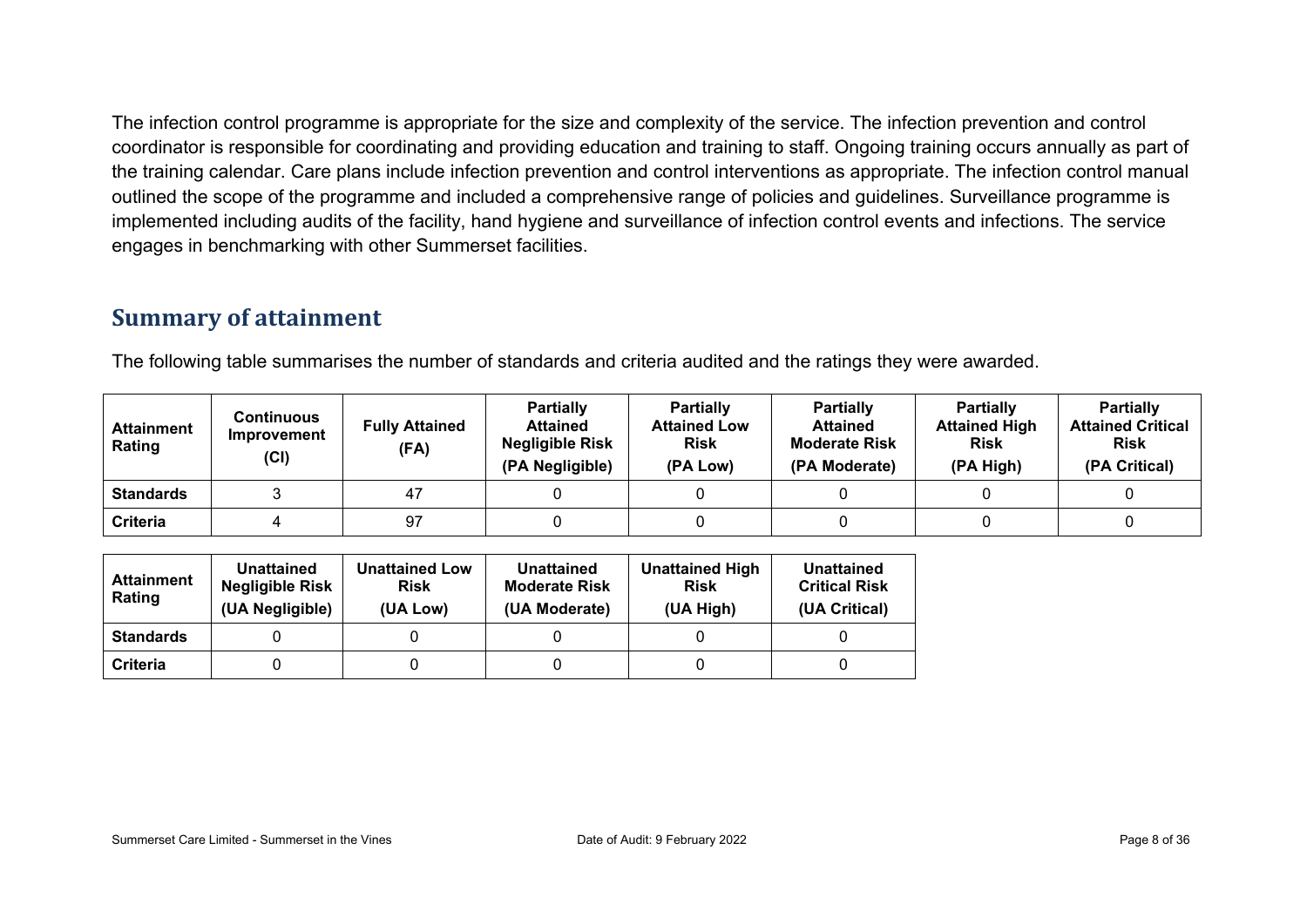# Attainment against the Health and Disability Ser vices Standar ds

The following table contains the results of all the standards assessed by the auditors at this audit. Depending on the services they provide, not all standards are relevant to all providers and not all standards are assessed at every audit.

Please note that Standard 1.3.3: Service Provision Requirements has been removed from this report, as it includes information specific to the healthcare of individual residents. Any corrective actions required relating to this standard, as a result of this audit. are retained and displayed in the next section.

For more information on the standards, please click [here](http://www.health.govt.nz/our-work/regulation-health-and-disability-system/certification-health-care-services/health-and-disability-services-standards).

For more information on the different types of audits and what they cover please click [here.](http://www.health.govt.nz/your-health/services-and-support/health-care-services/services-older-people/rest-home-certification-and-audits)

| Standard with desired outcome                                                                                                                                 | Attainment<br>Rating | <b>Audit Evidence</b>                                                                                                                                                                                                                                                                                                                                                                                                                                                                                                                                                                                                                                                                                                                                                                                                                                                           |
|---------------------------------------------------------------------------------------------------------------------------------------------------------------|----------------------|---------------------------------------------------------------------------------------------------------------------------------------------------------------------------------------------------------------------------------------------------------------------------------------------------------------------------------------------------------------------------------------------------------------------------------------------------------------------------------------------------------------------------------------------------------------------------------------------------------------------------------------------------------------------------------------------------------------------------------------------------------------------------------------------------------------------------------------------------------------------------------|
| Standard 1.1.1: Consumer Rights During Service Delivery<br>Consumers receive services in accordance with consumer rights<br>legislation.                      | FA                   | The Health and Disability Commissioner's (HDC) Code of Health and<br>Disability Consumers' Rights (the Code) brochures are accessible to<br>residents and their families. The policy relating to the Code is<br>implemented and observation during the audit confirmed this in<br>practice. Staff interviewed (one village manager, one care centre<br>manager, one regional quality manager, and one property manager<br>five caregivers, six registered nurses (RN) (including the clinical lead),<br>one diversional therapist, one laundry/housekeeper and two cooks)<br>could describe how the Code is incorporated into their everyday<br>delivery of care. Staff receive training about the Code during their<br>induction to the service, which continues annually through the staff<br>education and training programme, which was last completed in<br>November 2021. |
| Standard 1.1.10: Informed Consent<br>Consumers and where appropriate their<br>% ? 3 B chooite<br>are provided with the information they need to make informed | FA                   | Informed consent processes were discussed with residents and<br>families on admission. Written general and specific consents were<br>evident in the seven resident records (three rest home residents and                                                                                                                                                                                                                                                                                                                                                                                                                                                                                                                                                                                                                                                                       |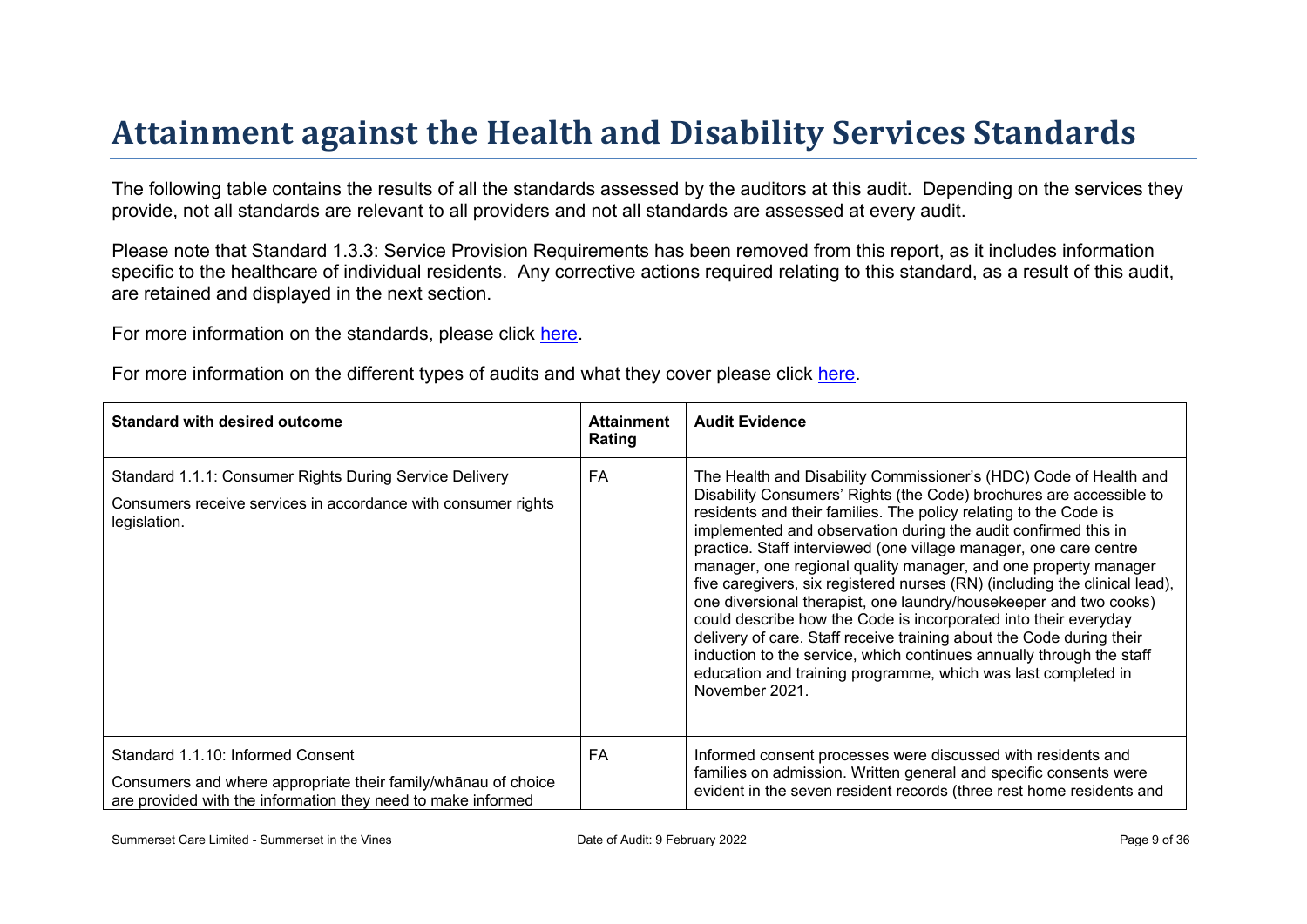| choices and give informed consent.                                                                                                                                         |           | four hospital level residents). Caregivers, RNs, clinical nurse lead and<br>the care centre manager interviewed, confirmed consent is obtained<br>when delivering cares. Resuscitation orders are appropriately signed<br>by the resident and general practitioner (GP) and discussion with the<br>family is documented in the 'Shared Goals of Care' documentation.<br>Discussion with family members identified that the service actively<br>involves them in decisions that affect their relative's lives. Six long-<br>term admission agreements were sighted and had been signed on<br>admission.                                                                                                                                                                               |
|----------------------------------------------------------------------------------------------------------------------------------------------------------------------------|-----------|--------------------------------------------------------------------------------------------------------------------------------------------------------------------------------------------------------------------------------------------------------------------------------------------------------------------------------------------------------------------------------------------------------------------------------------------------------------------------------------------------------------------------------------------------------------------------------------------------------------------------------------------------------------------------------------------------------------------------------------------------------------------------------------|
| Standard 1.1.11: Advocacy And Support<br>Service providers recognise and facilitate the right of consumers to<br>advocacy/support persons of their choice.                 | FA        | Information on advocacy services is included in the resident<br>information pack that is provided to new residents and their family on<br>admission. Advocacy brochures are also available at reception.<br>Interviews with residents and family confirmed their understanding of<br>the availability of advocacy services. The complaints process is linked<br>to advocacy services with this offered to any complainant if required.<br>Staff receive regular education and training on the role of advocacy<br>services, which begins during their induction to the service with<br>training records confirming this. Discussions with relatives confirmed<br>the service provides opportunities for the family/enduring power of<br>attorney (EPOA) to be involved in decisions. |
| Standard 1.1.12: Links With Family/Whanau And Other<br><b>Community Resources</b><br>Consumers are able to maintain links with their family/whānau and<br>their community. | <b>FA</b> | At the time of the audit relatives were able to visit as there were no<br>Covid-19 level restrictions, Covid-19 procedures were in place around<br>signing in with the vaccination pass and infection control protocol.<br>Relatives/families are emailed or phoned during any Covid-19<br>lockdown restrictions. Relatives interviewed confirmed they received<br>regular communication and updates regarding Covid-19 levels,<br>restrictions, and associated infection control measures.                                                                                                                                                                                                                                                                                          |
| Standard 1.1.13: Complaints Management<br>The right of the consumer to make a complaint is understood,<br>respected, and upheld.                                           | <b>FA</b> | The organisational complaints policy states that the village manager<br>has overall responsibility for ensuring all complaints (verbal or written)<br>are fully documented and investigated. There is an electronic<br>complaint register that includes relevant information regarding the                                                                                                                                                                                                                                                                                                                                                                                                                                                                                           |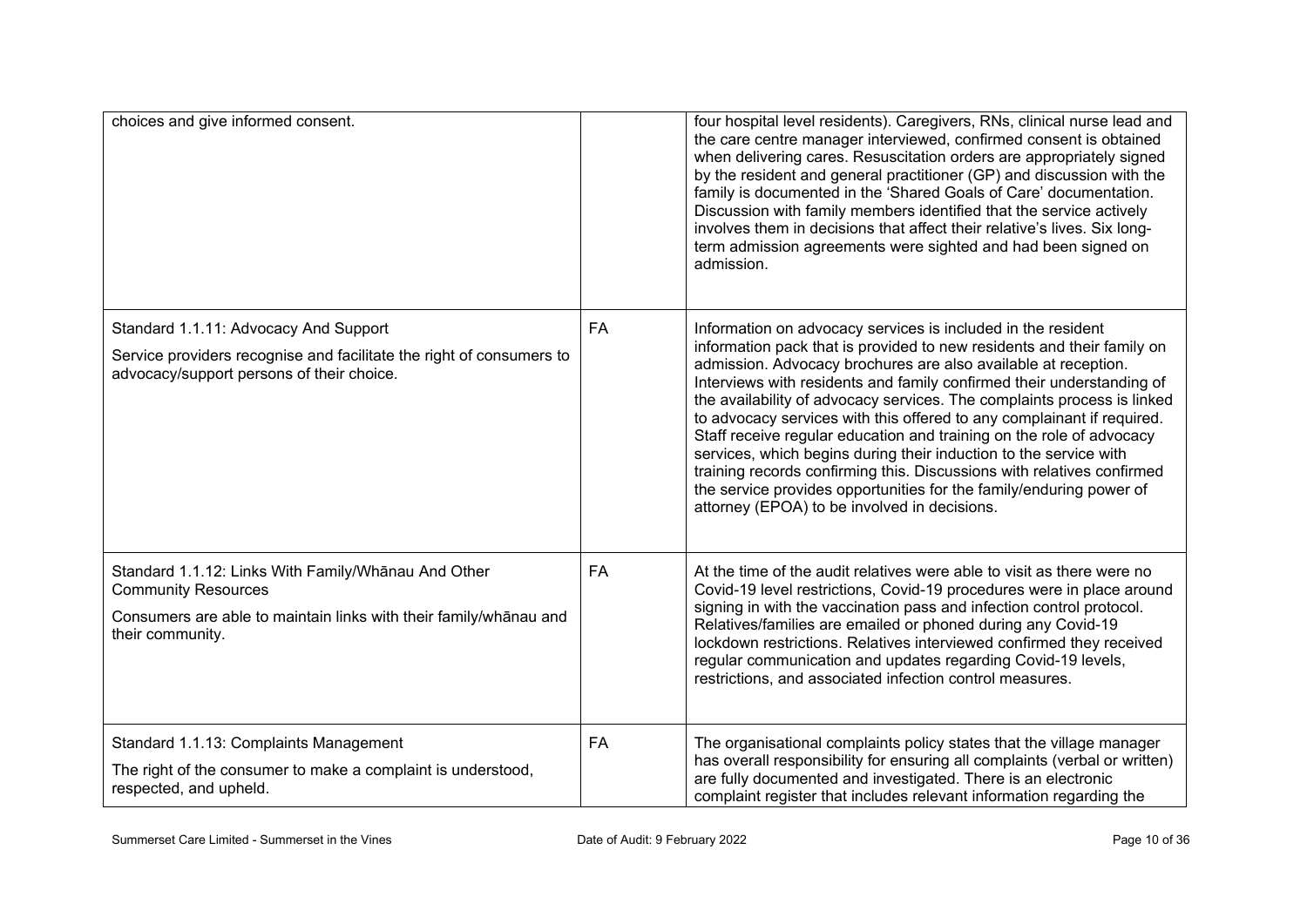|                                                                                                                                                                                                                    |    | complaint. The number of complaints received each month is reported<br>monthly to staff via the various meetings. There have been two<br>complaints made in 2021 and one received in 2022 YTD. All<br>complaints reviewed have been managed in line with Right 10 of the<br>Code. A review of complaints documentation evidenced resolution of<br>the complaint to the satisfaction of the complainant. Residents and<br>family members advised that they are aware of the complaint's<br>procedure. Staff interviewed were able to describe the complaints<br>process. Discussion around concerns, complaints and compliments<br>was evident in facility meeting minutes.                                                                                                                                                                                |
|--------------------------------------------------------------------------------------------------------------------------------------------------------------------------------------------------------------------|----|-----------------------------------------------------------------------------------------------------------------------------------------------------------------------------------------------------------------------------------------------------------------------------------------------------------------------------------------------------------------------------------------------------------------------------------------------------------------------------------------------------------------------------------------------------------------------------------------------------------------------------------------------------------------------------------------------------------------------------------------------------------------------------------------------------------------------------------------------------------|
| Standard 1.1.2: Consumer Rights During Service Delivery<br>Consumers are informed of their rights.                                                                                                                 | FA | The service provides information to residents that include the Code,<br>complaints, and advocacy. Information is given to the family or the<br>enduring power of attorney (EPOA) to read to and/or discuss with the<br>resident. Seven residents interviewed (two rest home and five<br>hospital) confirmed that they received cares that met their needs, and<br>all were aware of their rights. Four relatives (one rest home and three<br>hospital) were interviewed and confirmed that staff had informed them<br>of the Code. Discussions relating to the Code are also held during the<br>monthly resident/family meetings. An annual residents/relative's<br>satisfaction survey is completed which evidence satisfaction around<br>the resident's code of rights.                                                                                 |
| Standard 1.1.3: Independence, Personal Privacy, Dignity, And<br>Respect<br>Consumers are treated with respect and receive services in a<br>manner that has regard for their dignity, privacy, and<br>independence. | FA | Staff interviewed could describe the procedures for maintaining<br>confidentiality of resident records, resident's privacy, and dignity. The<br>residents' personal belongings are used to decorate their rooms.<br>House rules and a code of conduct are signed by staff at<br>commencement of employment. The caregivers interviewed reported<br>that they knock on bedroom doors prior to entering rooms, ensure<br>doors are shut when cares are being given and do not hold personal<br>discussions in public areas. This was observed to occur during the<br>audit. Caregivers reported that they promote the residents'<br>independence by encouraging them to be as active as possible.<br>Contact details of spiritual/religious advisors are available. Resident<br>files include cultural and spiritual values. All the residents and families |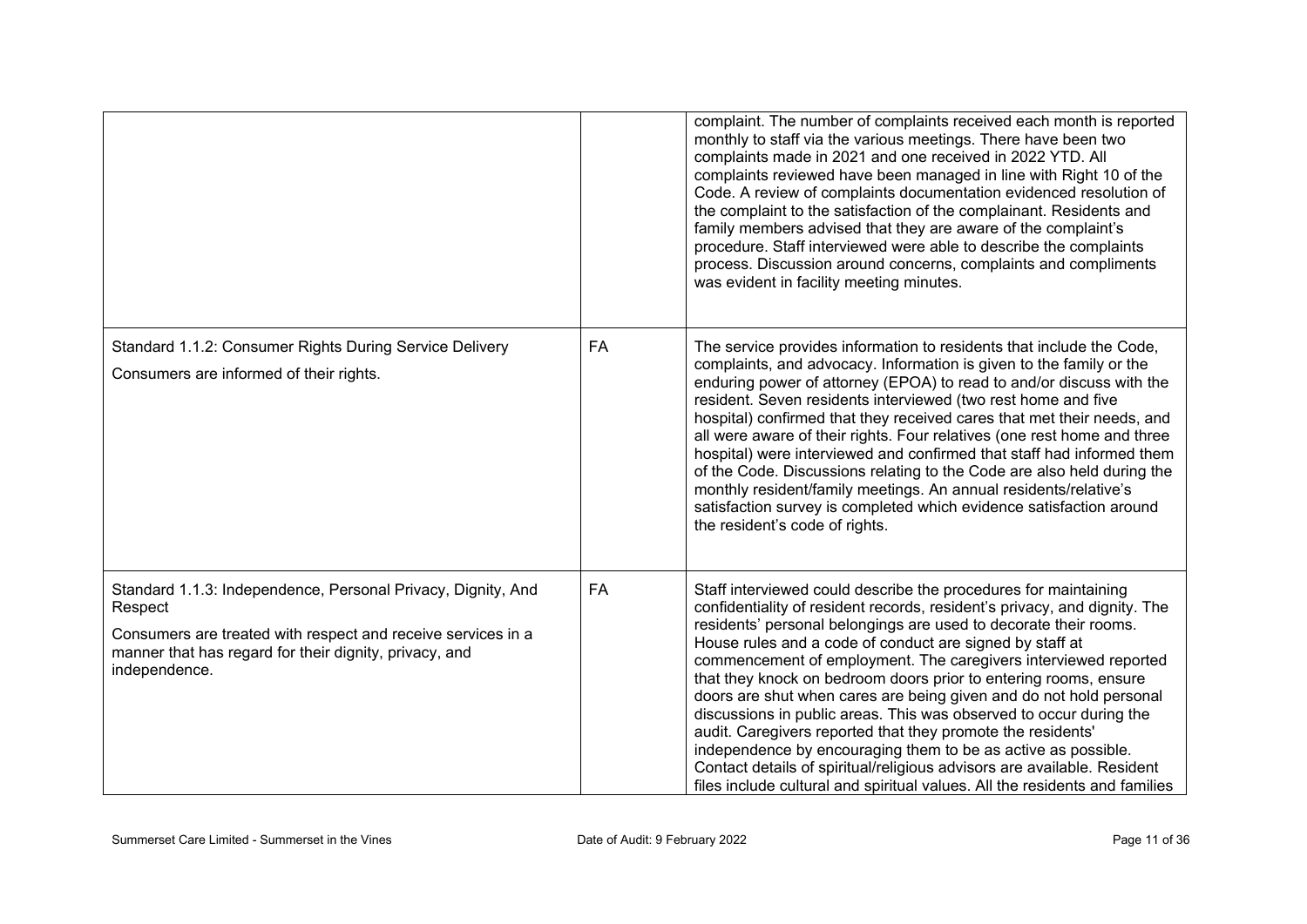|                                                                                                                                                                                                                                           |    | interviewed confirmed that residents' privacy is respected.                                                                                                                                                                                                                                                                                                                                                                                                                                                                                                                                                                                                                                                                                                                                                                                                  |
|-------------------------------------------------------------------------------------------------------------------------------------------------------------------------------------------------------------------------------------------|----|--------------------------------------------------------------------------------------------------------------------------------------------------------------------------------------------------------------------------------------------------------------------------------------------------------------------------------------------------------------------------------------------------------------------------------------------------------------------------------------------------------------------------------------------------------------------------------------------------------------------------------------------------------------------------------------------------------------------------------------------------------------------------------------------------------------------------------------------------------------|
| Standard 1.1.4: Recognition Of Māori Values And Beliefs<br>Consumers who identify as Māori have their health and disability<br>needs met in a manner that respects and acknowledges their<br>individual and cultural, values and beliefs. | FA | Summerset in the Vines has a Māori health plan that includes a<br>description of how they achieve the requirements set out in the<br>contract. The service is committed to ensuring that the individual<br>interests, customs, beliefs, cultural and ethnic backgrounds of Māori<br>are valued and fostered within the service. There was one resident<br>who identified as Māori at the time of the audit. The resident's file was<br>reviewed and included Māori health plan, cultures, and preferences.<br>Links are established with local Iwi and other community<br>representative groups. Cultural needs are addressed in the care plan.<br>Staff interviewed could describe how they can ensure they meet the<br>cultural needs of Māori. Staff receive annual education on cultural<br>awareness that begins during their induction to the service. |
| Standard 1.1.6: Recognition And Respect Of The Individual's<br>Culture, Values, And Beliefs<br>Consumers receive culturally safe services which recognise and<br>respect their ethnic, cultural, spiritual values, and beliefs.           | FA | An initial care planning meeting is carried out where the resident<br>and/or whanau as appropriate/able are invited to be involved. The<br>service identifies the residents' personal needs and desires from the<br>time of admission. This is achieved in collaboration with the resident,<br>family and/or their representative. Staff interviewed confirmed that<br>they are committed to ensuring each resident remains a person, even<br>in a state of decline. Individual beliefs or values are further discussed<br>and incorporated into the care plan. Six-monthly multidisciplinary team<br>meetings occur to assess if needs are being met. Residents and<br>families interviewed confirmed they are involved in developing the<br>residents plan of care, which includes the identification of individual<br>values and beliefs.                 |
| Standard 1.1.7: Discrimination<br>Consumers are free from any discrimination, coercion,<br>harassment, sexual, financial, or other exploitation.                                                                                          | FA | There are implemented policies and procedures to protect clients from<br>abuse, including discrimination, coercion, harassment, and<br>exploitation, along with actions to be taken if there is inappropriate or<br>unlawful conduct. Staff job descriptions include responsibilities and<br>staff sign a copy on employment. Staff interviewed demonstrated an<br>awareness of the importance of maintaining professional boundaries                                                                                                                                                                                                                                                                                                                                                                                                                        |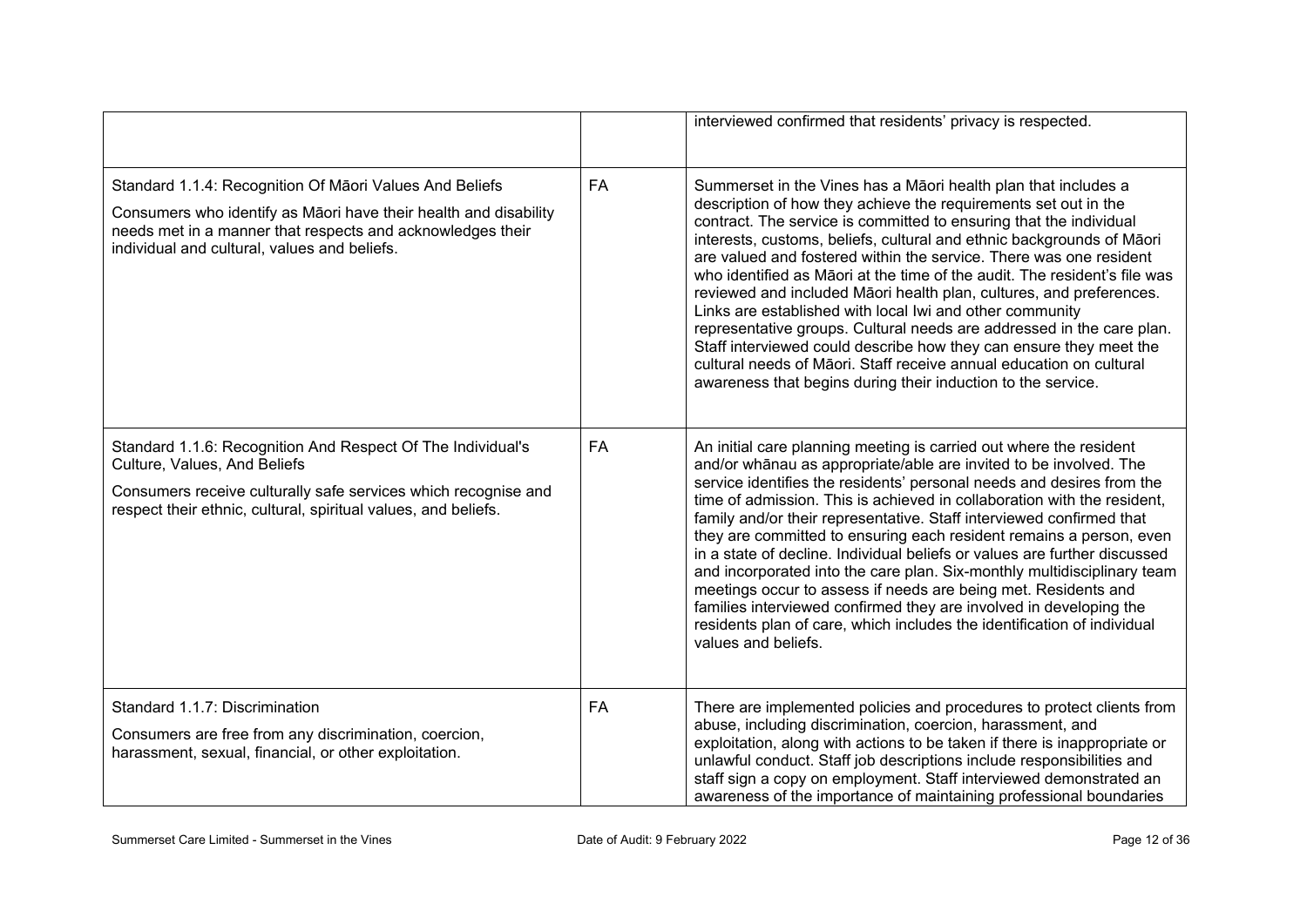|                                                                                                      | with residents. Residents interviewed stated that they have not<br>experienced any discrimination, coercion, bullying, sexual<br>harassment, or financial exploitation. Professional boundaries are<br>reconfirmed through education and training sessions and staff<br>meetings. The village manager and care centre manager stated that<br>performance management would address any concerns if there was<br>discrimination noted.                                                                                                                                                                                                                                                                                                                                                                                                                                                                                                                                                                                      |
|------------------------------------------------------------------------------------------------------|---------------------------------------------------------------------------------------------------------------------------------------------------------------------------------------------------------------------------------------------------------------------------------------------------------------------------------------------------------------------------------------------------------------------------------------------------------------------------------------------------------------------------------------------------------------------------------------------------------------------------------------------------------------------------------------------------------------------------------------------------------------------------------------------------------------------------------------------------------------------------------------------------------------------------------------------------------------------------------------------------------------------------|
| Standard 1.1.8: Good Practice<br><b>FA</b><br>Consumers receive services of an appropriate standard. | The service meets the individualised needs of residents who have<br>been assessed as requiring rest home or hospital level care as<br>identified through interviews with care staff and through an audit of<br>resident files. Residents and relatives interviewed spoke very<br>positively about the care and support provided. Staff have a sound<br>understanding of principles of aged care and stated that they feel<br>supported by the village manager, care centre manager and clinical<br>nurse lead. All Summerset facilities have a master copy of policies<br>which have been developed in line with current accepted best practice<br>and are reviewed regularly. The content of policy and procedures are<br>sufficiently detailed to allow effective implementation by staff. There is<br>a quality improvement programme that includes performance<br>monitoring against clinical indicators and benchmarking against like<br>services within the group as well as other external aged care<br>providers. |
|                                                                                                      | Staffing policies include pre-employment and the requirement to<br>attend orientation and ongoing in-service training. Meetings are<br>conducted to allow for timely discussion of service delivery and quality<br>of service including health and safety. There is a culture of ongoing<br>staff development with an in-service programme being implemented.<br>There is evidence of education being supported outside of the training<br>plan. There are implemented competencies for caregivers and RNs<br>including but not limited to: insulin administration, medication, wound<br>care, and manual handling. RNs have access to external training. A<br>strong teamwork approach encouraged by positive leadership and<br>regular team building events fosters a culture of good practice. Staff<br>interviewed had a sound understanding of principles of aged care and<br>stated that they are supported by the management team. Caregivers'                                                                     |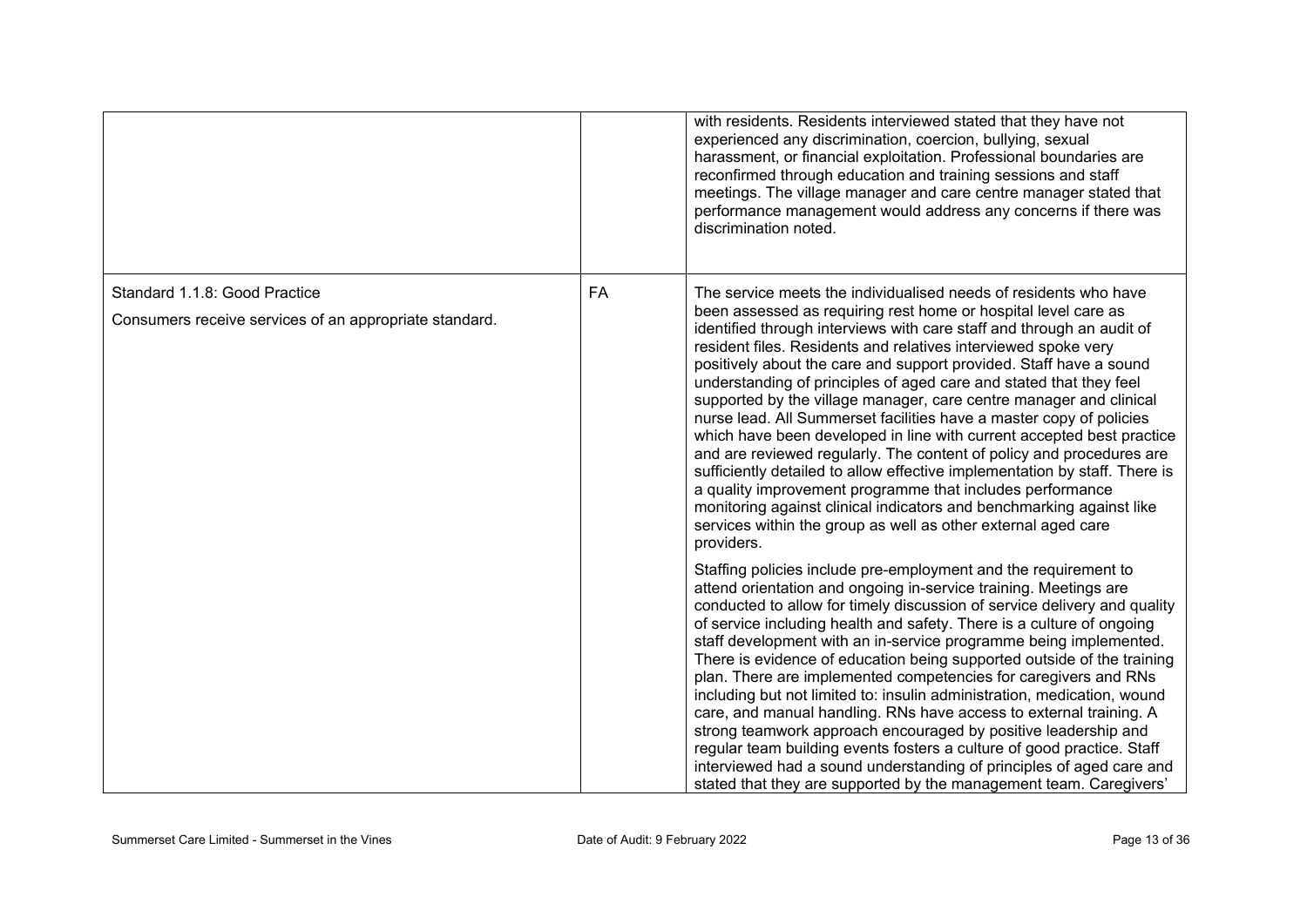|                                                                                                                                                               |           | complete competencies relevant to their practice.                                                                                                                                                                                                                                                                                                                                                                                                                                                                                                                                                                                                                                                                                                                                        |
|---------------------------------------------------------------------------------------------------------------------------------------------------------------|-----------|------------------------------------------------------------------------------------------------------------------------------------------------------------------------------------------------------------------------------------------------------------------------------------------------------------------------------------------------------------------------------------------------------------------------------------------------------------------------------------------------------------------------------------------------------------------------------------------------------------------------------------------------------------------------------------------------------------------------------------------------------------------------------------------|
| Standard 1.1.9: Communication<br>Service providers communicate effectively with consumers and<br>provide an environment conducive to effective communication. | <b>FA</b> | There is a policy to guide staff on the process around open disclosure.<br>The village manager and care centre manager confirmed family are<br>kept informed. Residents interviewed, confirmed they were given an<br>explanation about the services and procedures and were orientated to<br>the facility as part of the entry process. The regional quality manager<br>interviewed also stated that the managers discuss how they can<br>improve resident outcomes on a regular basis. Residents/relatives<br>have the opportunity to feedback on service delivery through annual<br>surveys and open-door communication with management. Residents<br>and family interviewed also confirmed that the care centre manager<br>and the village manager are readily available and helpful. |
|                                                                                                                                                               |           | Resident/family meetings have occurred monthly (other than during<br>the Covid-19 lockdowns/restriction levels). Accident/incident forms<br>reviewed evidenced relatives are informed of any incidents/accidents.<br>Residents and family are advised in writing of their eligibility and the<br>process to become a subsidised resident should they wish to do so.<br>The service has policies and procedures available for access to<br>interpreter services for residents (and their family). If residents or<br>family/whanau have difficulty with written or spoken English, the<br>interpreter services are made available through the district health<br>board with phone numbers identified in policy.                                                                           |
| Standard 1.2.1: Governance<br>The governing body of the organisation ensures services are<br>planned, coordinated, and appropriate to the needs of consumers. | FA        | Summerset in the Vines is certified to provide care for up to 43<br>residents at hospital and rest home level care. All rooms are identified<br>as dual-purpose. Currently Merlot wing (16 beds) has been<br>temporarily closed since 25 September 2021 as a result of a fire<br>event. On the day of the audit, there were 25 residents in total, nine<br>residents at rest home level and 16 residents at hospital level. All<br>residents were under the aged residential related care (ARRC)<br>contract. Due to the temporary closure of the Merlot wing a full interior<br>renovation of the Summerset in the Vines care centre is to commence<br>in the first quarter of 2023.                                                                                                    |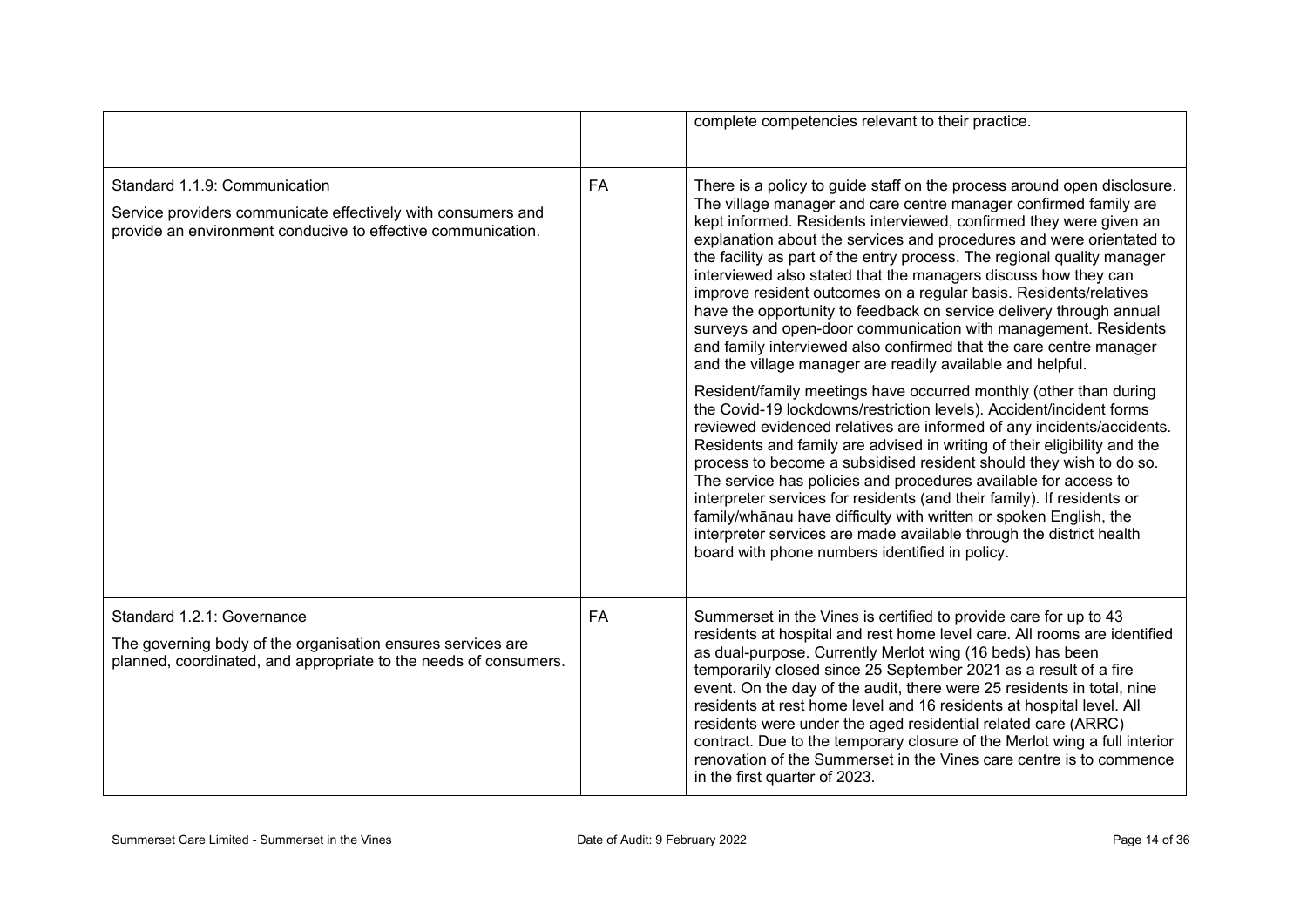|                                                                                                                                                                                                                                                  |    | The Summerset Group Limited Board of Directors have overall<br>financial and governance responsibility and there is a company<br>strategic business plan in place. Summerset in the Vines has a site-<br>specific business and quality plan 2022. Quality objectives include<br>resident and staff satisfaction, high quality care, pandemic planning,<br>and sustainability and social responsibility. There is a documented<br>review of progress towards goals. Meeting minutes document review<br>of quality outcomes.                                                                                                                                                                                                                                                       |
|--------------------------------------------------------------------------------------------------------------------------------------------------------------------------------------------------------------------------------------------------|----|----------------------------------------------------------------------------------------------------------------------------------------------------------------------------------------------------------------------------------------------------------------------------------------------------------------------------------------------------------------------------------------------------------------------------------------------------------------------------------------------------------------------------------------------------------------------------------------------------------------------------------------------------------------------------------------------------------------------------------------------------------------------------------|
|                                                                                                                                                                                                                                                  |    | The village manager (non-clinical) has been in the role at Summerset<br>in the Vines for seven years. The village manager is supported by a<br>care centre manager and a clinical nurse lead. The care centre<br>manager has been in the position for 20 months and has worked in a<br>variety of clinical roles at Summerset for 12 years. The clinical nurse<br>lead has been in the role for one year. There is a regional operations<br>manager and regional quality manager (both present at the time of the<br>audit) who are available to support the facility and staff.<br>The village manager and care centre manager have attended at least<br>eight hours of leadership professional development relevant to the<br>role through the Summerset leadership programme. |
| Standard 1.2.2: Service Management<br>The organisation ensures the day-to-day operation of the service is<br>managed in an efficient and effective manner which ensures the<br>provision of timely, appropriate, and safe services to consumers. | FA | The care centre manager provides support for the service along with<br>the regional quality manager and other head office staff if the village<br>manager is on leave. The clinical nurse lead provides clinical<br>oversight along with support from head office if the care centre<br>manager is on leave. The regional quality manager provides oversight<br>and support at any time.                                                                                                                                                                                                                                                                                                                                                                                         |
| Standard 1.2.3: Quality And Risk Management Systems<br>The organisation has an established, documented, and maintained<br>quality and risk management system that reflects continuous<br>quality improvement principles.                         | FA | There is an established quality and risk management system. There<br>are policies and procedures being implemented to provide assurance<br>that the service is meeting accepted good practice and adhering to<br>relevant standards, including those standards relating to the Health<br>and Disability Services (Safety) Act 2001. Policies are reviewed on a<br>regular basis. The content of policy and procedures are detailed to<br>allow effective implementation by staff. The Summerset group has a                                                                                                                                                                                                                                                                      |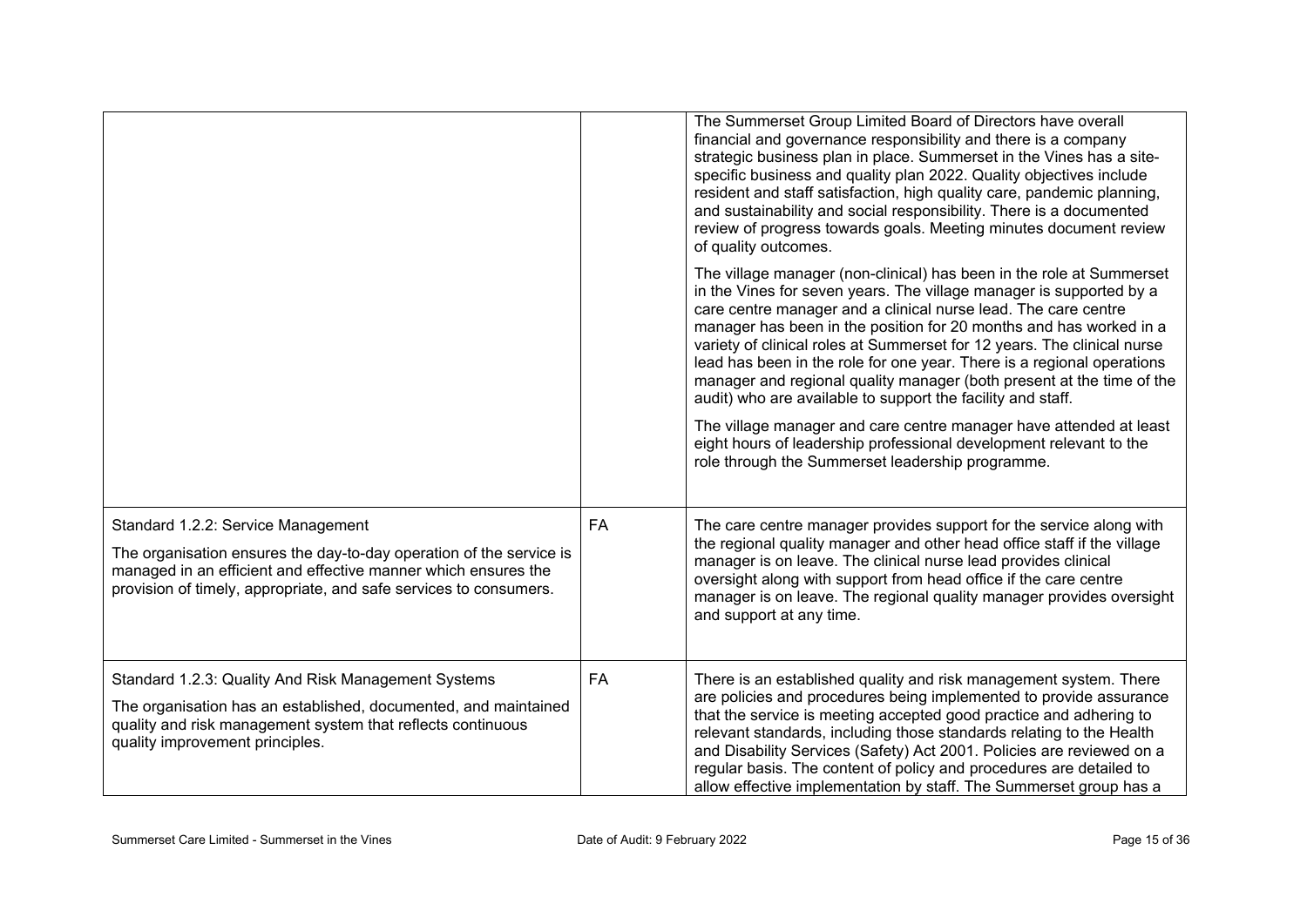| quality assurance framework 2022 calendar. The calendar schedules<br>the training, meetings, and audit requirements for the month. Facility<br>meetings held include weekly managers' meetings, staff meetings,<br>and monthly RN and quality improvement meetings. The monthly<br>quality improvement meeting minutes sighted, evidenced staff<br>discussion around accident/incident data, health and safety, infection<br>control, audit outcomes, concerns, and survey feedback. The service<br>collates accident/incident and infection control data. Monthly<br>comparisons include detailed trend analysis and graphs. The service<br>has exceeded the standard around quality initiatives, data collation<br>and analysis in relation to falls, skin tear and bruising incident<br>reductions.                                                                                                                                                                                                                                                                                                                                       |
|----------------------------------------------------------------------------------------------------------------------------------------------------------------------------------------------------------------------------------------------------------------------------------------------------------------------------------------------------------------------------------------------------------------------------------------------------------------------------------------------------------------------------------------------------------------------------------------------------------------------------------------------------------------------------------------------------------------------------------------------------------------------------------------------------------------------------------------------------------------------------------------------------------------------------------------------------------------------------------------------------------------------------------------------------------------------------------------------------------------------------------------------|
| An annual residents/relatives survey has been completed in 2021 with<br>this reporting a 97.3% satisfaction rate. The 2022 survey is due to be<br>held later in the year. Corrective actions were documented and show<br>continued follow-up around: personal care (due to Covid-19),<br>alternative meals, communication, the living environment, and range<br>of activities. The service is implementing an internal audit programme<br>that includes aspects of clinical care. Issues arising from internal<br>audits are developed into corrective action plans with evidence of<br>resolution of issues as these are identified. Monthly and annual<br>analysis of results is completed and provided across the organisation.<br>There are monthly accident/incident benchmarking reports completed<br>by the care centre manager that break down the data collected across<br>the rest home and hospital with this compared to other Summerset<br>services of similar size and composition. Infection control is also<br>included as part of benchmarking across the organisation. Health and<br>safety internal audits are completed. |
| There is a health and safety and risk management programme in<br>place including policies to guide practice. There is a health and safety<br>plan with evidence of review at the health and safety meetings. There<br>are health and safety representatives. The service addresses health<br>and safety by recording hazards and near misses into RMSS (risk)<br>management safety system), sharing of health and safety information<br>and actively encourage staff input and feedback. There is a current<br>site-specific hazard risk register. The service ensures that all new staff<br>and any contractors are inducted to the health and safety programme<br>with a health and safety competency completed by staff as part of                                                                                                                                                                                                                                                                                                                                                                                                        |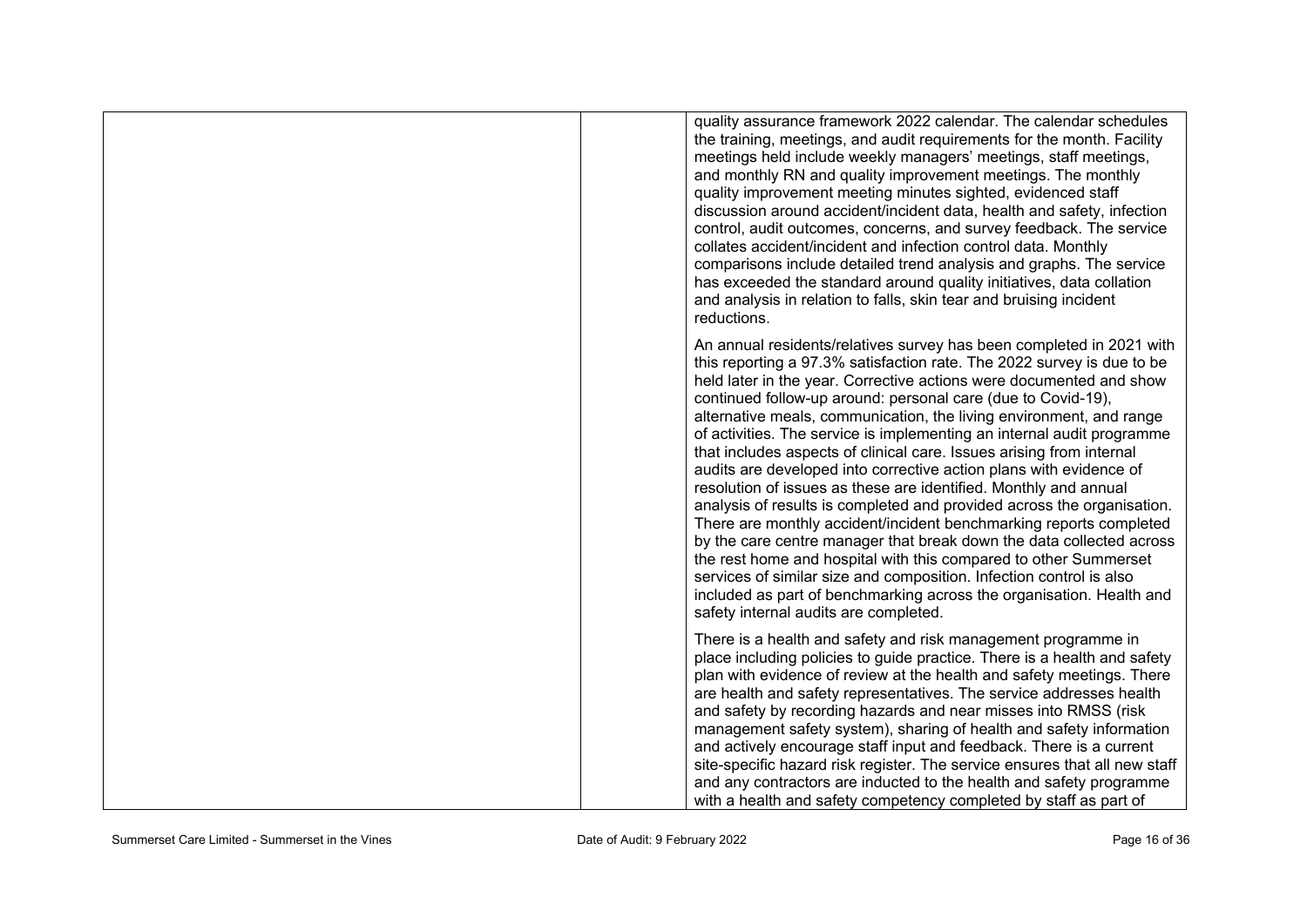|                                                                                                                                                                                                                                                     |           | orientation (staff records confirmed that these had been completed).<br>Staff confirmed they are kept informed on health and safety matters at<br>meetings. Falls prevention strategies are in place that include the<br>analysis of falls incidents and the identification of interventions on a<br>case-by-case basis to minimise future falls.                                                                                                                                                                                                                                                                                                                                                                                                                                                                                                                                                                                                                                                                                                                                                                                                                                                                                                                    |
|-----------------------------------------------------------------------------------------------------------------------------------------------------------------------------------------------------------------------------------------------------|-----------|----------------------------------------------------------------------------------------------------------------------------------------------------------------------------------------------------------------------------------------------------------------------------------------------------------------------------------------------------------------------------------------------------------------------------------------------------------------------------------------------------------------------------------------------------------------------------------------------------------------------------------------------------------------------------------------------------------------------------------------------------------------------------------------------------------------------------------------------------------------------------------------------------------------------------------------------------------------------------------------------------------------------------------------------------------------------------------------------------------------------------------------------------------------------------------------------------------------------------------------------------------------------|
| Standard 1.2.4: Adverse Event Reporting<br>All adverse, unplanned, or untoward events are systematically<br>recorded by the service and reported to affected consumers and<br>where appropriate their family/whanau of choice in an open<br>manner. | <b>FA</b> | Incident and accident data is being collected and analysed. A review<br>of 14 incident/accident forms identified they were all fully completed,<br>including follow-up by a RN and that family had been notified. Post-<br>falls assessments included neurological observations were completed<br>as per policy for six unwitnessed falls with a potential head injury.<br>Near misses are also reported through the incident reporting system.<br>The incident reporting policy includes definitions and outlines<br>responsibilities including immediate action, reporting, monitoring, and<br>corrective action to minimise and debriefing. Post incident and<br>accident review was noted to be very thorough with comprehensive<br>RN review as well as root cause analysis for more serious incidents.<br>The village manager and care centre manager were able to identify<br>situations that would be reported to statutory authorities. There were<br>four section 31 notifications made in 2021, including the fire event in<br>the Merlot wing (link 1.2.1), two resident wandering incidents and one<br>stage three pressure injury. Notification has also been made to Public<br>Health authorities for two outbreaks (gastro and respiratory) in 2021. |
| Standard 1.2.7: Human Resource Management<br>Human resource management processes are conducted in<br>accordance with good employment practice and meet the<br>requirements of legislation.                                                          | FA        | There are human resources policies to support recruitment practices.<br>Seven staff files (one care centre manager, one clinical nurse lead,<br>one RN, three caregivers and one diversional therapist) were<br>reviewed and all had relevant documentation relating to employment.<br>Performance appraisals have been completed annually for staff who<br>had been employed for longer than one year. Copies of annual<br>practising certificates are on file and a review confirmed that these<br>were current including RNs and external providers requiring these.<br>The service has an orientation programme in place that provides new<br>staff with relevant information for safe work practice. Staff interviewed<br>were able to describe the orientation process and believed new staff                                                                                                                                                                                                                                                                                                                                                                                                                                                                  |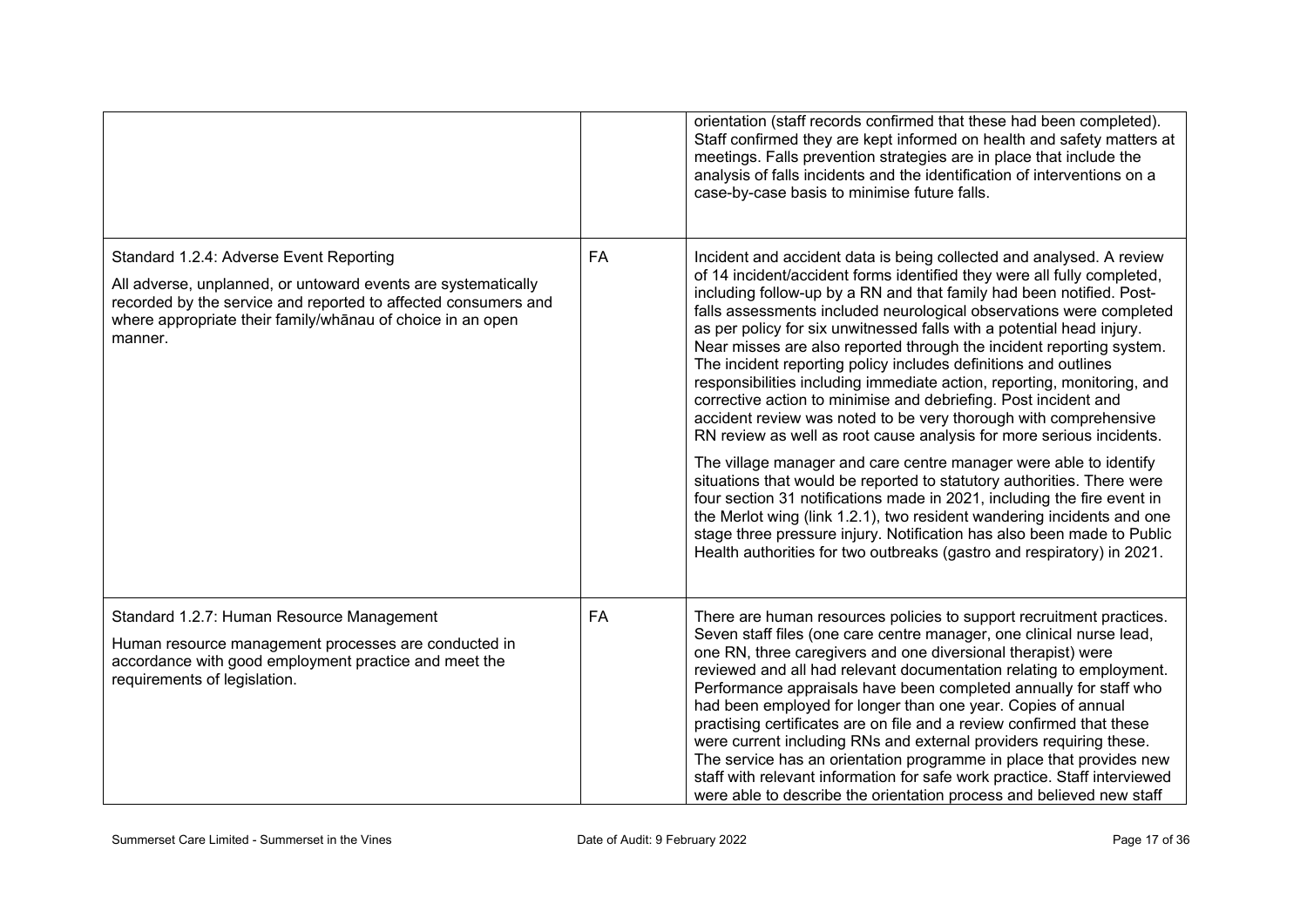|                                                                                                                                                                                   |    | were orientated well into the service. The orientation programme<br>includes a buddy system with the new staff member working<br>alongside an experienced care staff member.                                                                                                                                                                                                                                                                                                                                                                                                                                                                                                                                                                                                                                                                                                                                               |
|-----------------------------------------------------------------------------------------------------------------------------------------------------------------------------------|----|----------------------------------------------------------------------------------------------------------------------------------------------------------------------------------------------------------------------------------------------------------------------------------------------------------------------------------------------------------------------------------------------------------------------------------------------------------------------------------------------------------------------------------------------------------------------------------------------------------------------------------------------------------------------------------------------------------------------------------------------------------------------------------------------------------------------------------------------------------------------------------------------------------------------------|
|                                                                                                                                                                                   |    | There is an annual education plan in place. The 2021 education plan<br>has been completed and 2021 plan has been implemented. Staff<br>stated that this is relevant to their role. There are 19 caregivers in<br>total; Three have completed level four New Zealand Qualification<br>Authority (NZQA) through Careerforce, five have completed level<br>three and eight have completed level two training. A competency<br>programme is in place with different requirements according to work<br>type (e.g. caregivers, RNs, and kitchen). Core competencies are<br>completed, with a record of completion maintained. Staff interviewed<br>were aware of the requirement to complete competency training. The<br>service has seven RNs (including the care centre manager and<br>clinical nurse lead) and all seven were trained in interRAI. The<br>registered nurses have access to external training through the DHB. |
| Standard 1.2.8: Service Provider Availability<br>Consumers receive timely, appropriate, and safe service from<br>suitably qualified/skilled and/or experienced service providers. | FA | There is a safe staffing policy and procedure, which describes staffing<br>and is based on benchmarking information. Staffing levels and skills<br>mix policy is the documented rationale for determining staffing levels<br>and skill mixes for safe service delivery. The village manager, care<br>centre manager and clinical nurse lead all work 40 hours per week<br>from Monday to Friday. The village manager is available on call for<br>any operational issues. The care centre manager and clinical nurse<br>lead rotate the on call 24/7 duties for any clinical support or issues.<br>The service provides 24-hour RN cover.                                                                                                                                                                                                                                                                                   |
|                                                                                                                                                                                   |    | At the time of the audit there were 25 of 27 residents in total (nine rest)<br>home and sixteen hospital). There is one RN and four caregivers<br>(7.00am to 3.00pm) on duty on the morning shift, one RN and four<br>caregivers (3.00pm to 11.00pm) on duty on the afternoon shift, and<br>one RN and two caregivers (11.00pm to 7.00am) on duty on the night<br>shift. A staff availability list ensures that staff sickness and vacant<br>shifts are covered. Interviews with staff, residents and family members<br>identified that staffing is adequate to meet the needs of residents. The<br>team also consists of one full time diversional therapist, housekeeper,                                                                                                                                                                                                                                                |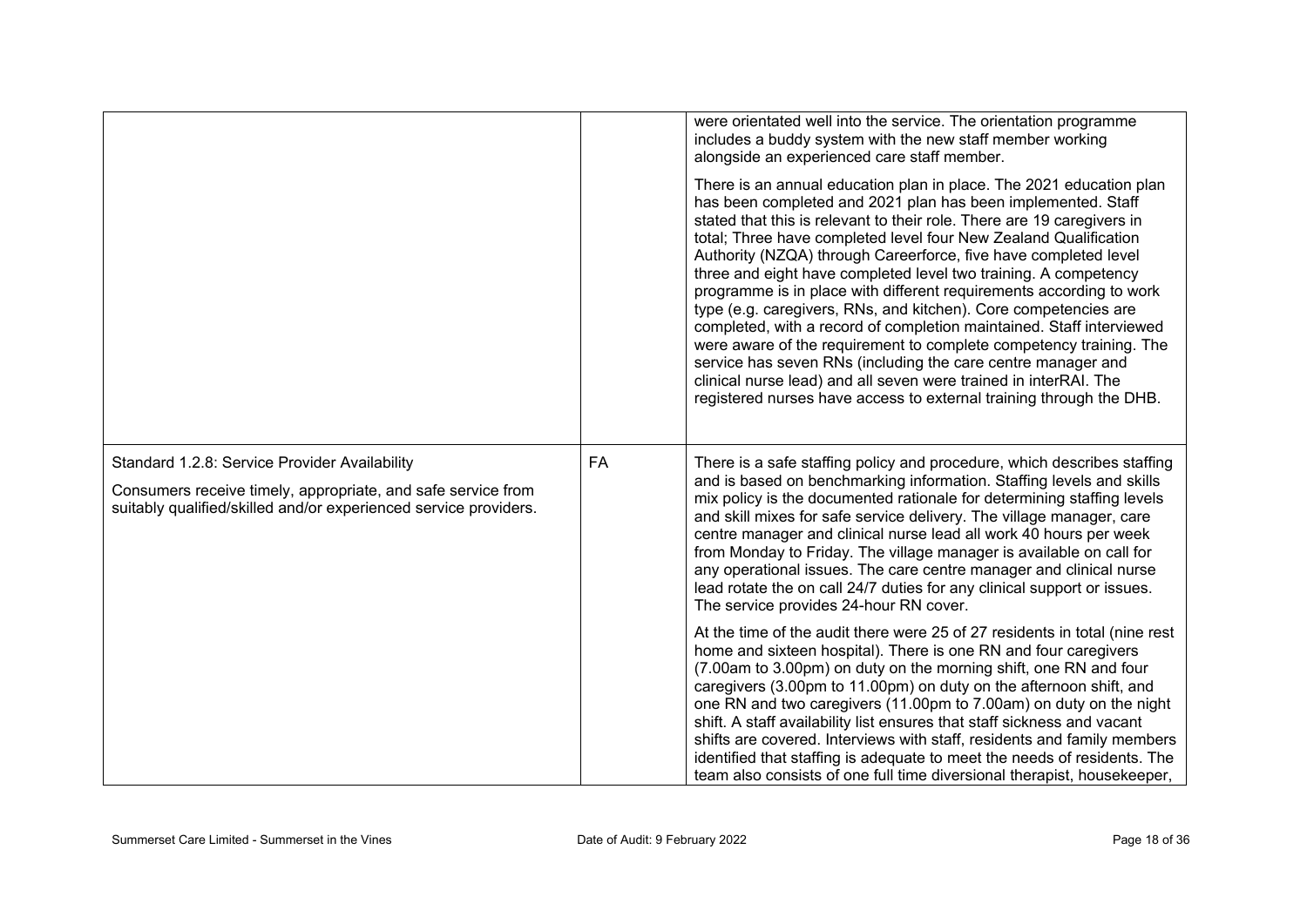|                                                                                                                                                                                                      |           | and laundry person.                                                                                                                                                                                                                                                                                                                                                                                                                                                                                                                  |
|------------------------------------------------------------------------------------------------------------------------------------------------------------------------------------------------------|-----------|--------------------------------------------------------------------------------------------------------------------------------------------------------------------------------------------------------------------------------------------------------------------------------------------------------------------------------------------------------------------------------------------------------------------------------------------------------------------------------------------------------------------------------------|
| Standard 1.2.9: Consumer Information Management Systems<br>Consumer information is uniquely identifiable, accurately recorded,<br>current, confidential, and accessible when required.               | <b>FA</b> | The resident files are electronically documented and were appropriate<br>to the service type. Residents entering the service have all relevant<br>initial information recorded within 24 hours of entry into the resident's<br>individual electronic record. Personal resident information is kept<br>confidential and cannot be viewed by other residents or members of<br>the public. Electronic resident files are password protected from<br>unauthorised access. Individual resident files demonstrated service<br>integration. |
| Standard 1.3.1: Entry To Services<br>Consumers' entry into services is facilitated in a competent,<br>equitable, timely, and respectful manner, when their need for<br>services has been identified. | <b>FA</b> | All residents have a needs assessment completed prior to entry that<br>identifies the level of care required. The care centre manager screens<br>all potential enquiries to ensure the service can meet the required<br>level of care and specific needs of the resident. Residents and<br>relatives interviewed stated that they received sufficient information on<br>admission, and discussion was held regarding the admission<br>agreement. The admission agreement reviewed aligns with the ARRC<br>contract.                  |
| Standard 1.3.10: Transition, Exit, Discharge, Or Transfer<br>Consumers experience a planned and coordinated transition, exit,<br>discharge, or transfer from services.                               | <b>FA</b> | There is an exit discharge and transfer policy that describes<br>guidelines for death, discharge, transfer, documentation, and follow-<br>up. All relevant information is documented and communicated to the<br>receiving health provider or service. Follow-up occurs to check that<br>the resident is settled or, in the case of death, communication with the<br>family is made.                                                                                                                                                  |
| Standard 1.3.12: Medicine Management<br>Consumers receive medicines in a safe and timely manner that<br>complies with current legislative requirements and safe practice<br>guidelines.              | FA        | There are medicine management policies and procedures that align<br>with recognised standards and guidelines for safe medicine<br>management practice in accordance with the standards and<br>legislation. Registered nurses and senior caregivers are responsible<br>for the administration of medications for care residents. Senior                                                                                                                                                                                               |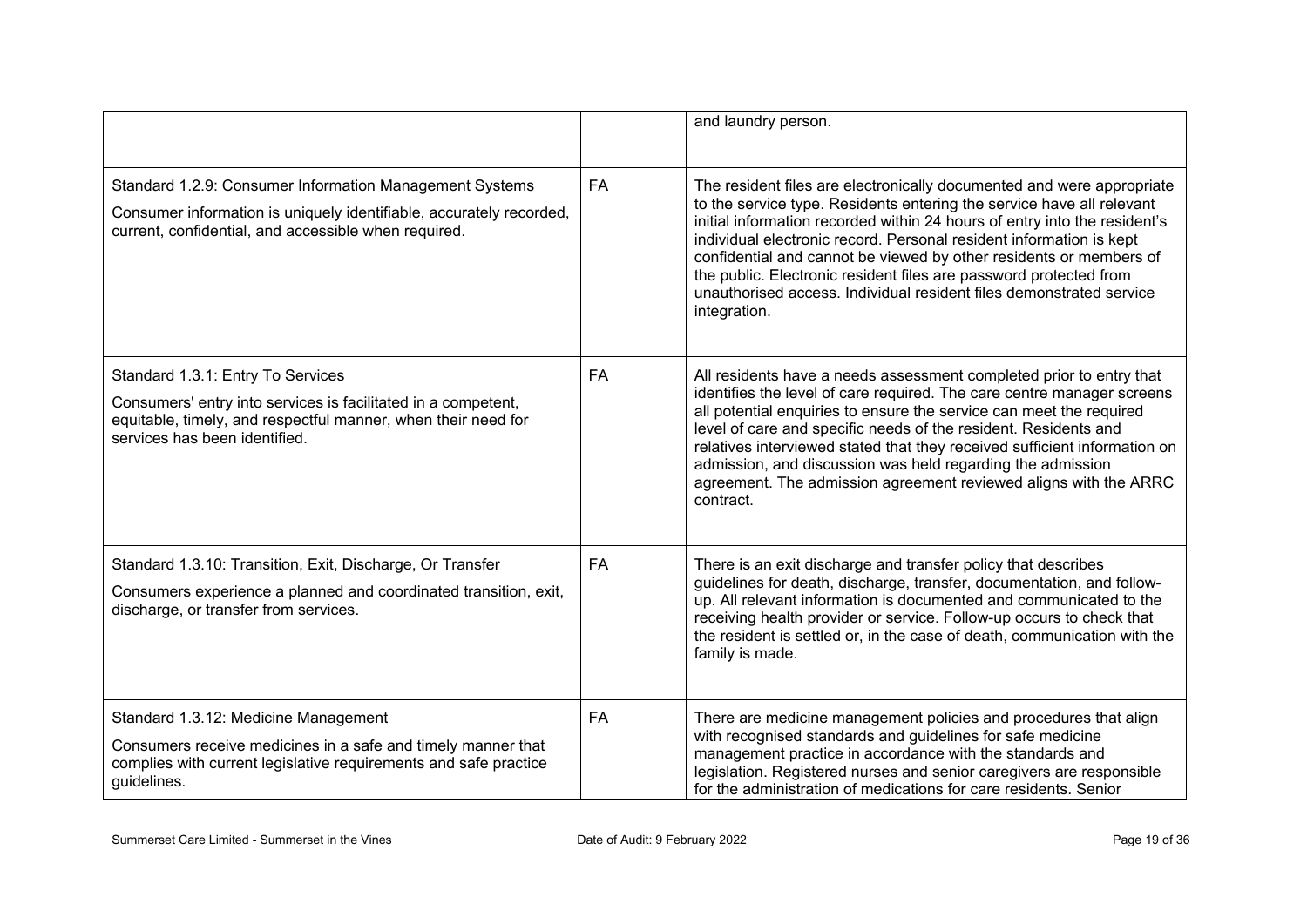|                                                                                                                                                                                             |    | caregivers' complete competencies for checking and witnessing of<br>medications as required and medication administration competency.<br>Medication competencies and education is completed annually. All<br>medications (robotic rolls) delivered were evidenced to be checked on<br>delivery with any discrepancies fed back to the supplying pharmacy.<br>The service has an electronic medication system.<br>Twelve resident medication charts on the electronic medication<br>system were reviewed. The charts had photograph identification and<br>allergy status recorded. Indications for use were documented in all<br>charts reviewed. All 'as required' medications had an indication for<br>use, and efficacy was documented. The GP had reviewed the<br>medication chart three monthly. There were no residents self-<br>medicating on the day of audit. All medications were stored<br>appropriately and safely in the treatment room which along with the<br>medication fridge had the temperature taken daily which was kept in<br>line with requirements. All eye drops were dated on opening and there<br>were no expired drugs on site.                                                                                                                      |
|---------------------------------------------------------------------------------------------------------------------------------------------------------------------------------------------|----|---------------------------------------------------------------------------------------------------------------------------------------------------------------------------------------------------------------------------------------------------------------------------------------------------------------------------------------------------------------------------------------------------------------------------------------------------------------------------------------------------------------------------------------------------------------------------------------------------------------------------------------------------------------------------------------------------------------------------------------------------------------------------------------------------------------------------------------------------------------------------------------------------------------------------------------------------------------------------------------------------------------------------------------------------------------------------------------------------------------------------------------------------------------------------------------------------------------------------------------------------------------------------------|
| Standard 1.3.13: Nutrition, Safe Food, And Fluid Management<br>A consumer's individual food, fluids and nutritional needs are met<br>where this service is a component of service delivery. | FA | Summerset in the Vines has comprehensive nutritional management<br>policies and procedures for the provision of food services for<br>residents. At present the service has a contractor for the provision of<br>all meals on-site, (shortly the meal service will become 'inhouse' with<br>a number of the current contracted staff remaining in their positions).<br>The kitchen is adjacent to the dining room. Meals are served from the<br>bain-marie to residents in the dining room for residents from one wing<br>and under covid separation the residents from the other wing currently<br>have a separate lounge area set up as a dining room. Meals can be<br>delivered to residents who prefer to remain in their room. The food<br>control plan expires on 18 September 2022. As part of the food safety<br>programme, kitchen fridge/freezer temperatures and food<br>temperatures are recorded and documented at the beginning of the<br>service and when the last meal is served.<br>Food safety training for food services staff has been completed. The<br>seasonal, four weekly menu has been reviewed by a dietitian. The<br>menu includes the resident preferences and resident dietary<br>requirements. Dislikes are known and accommodated. Special diets |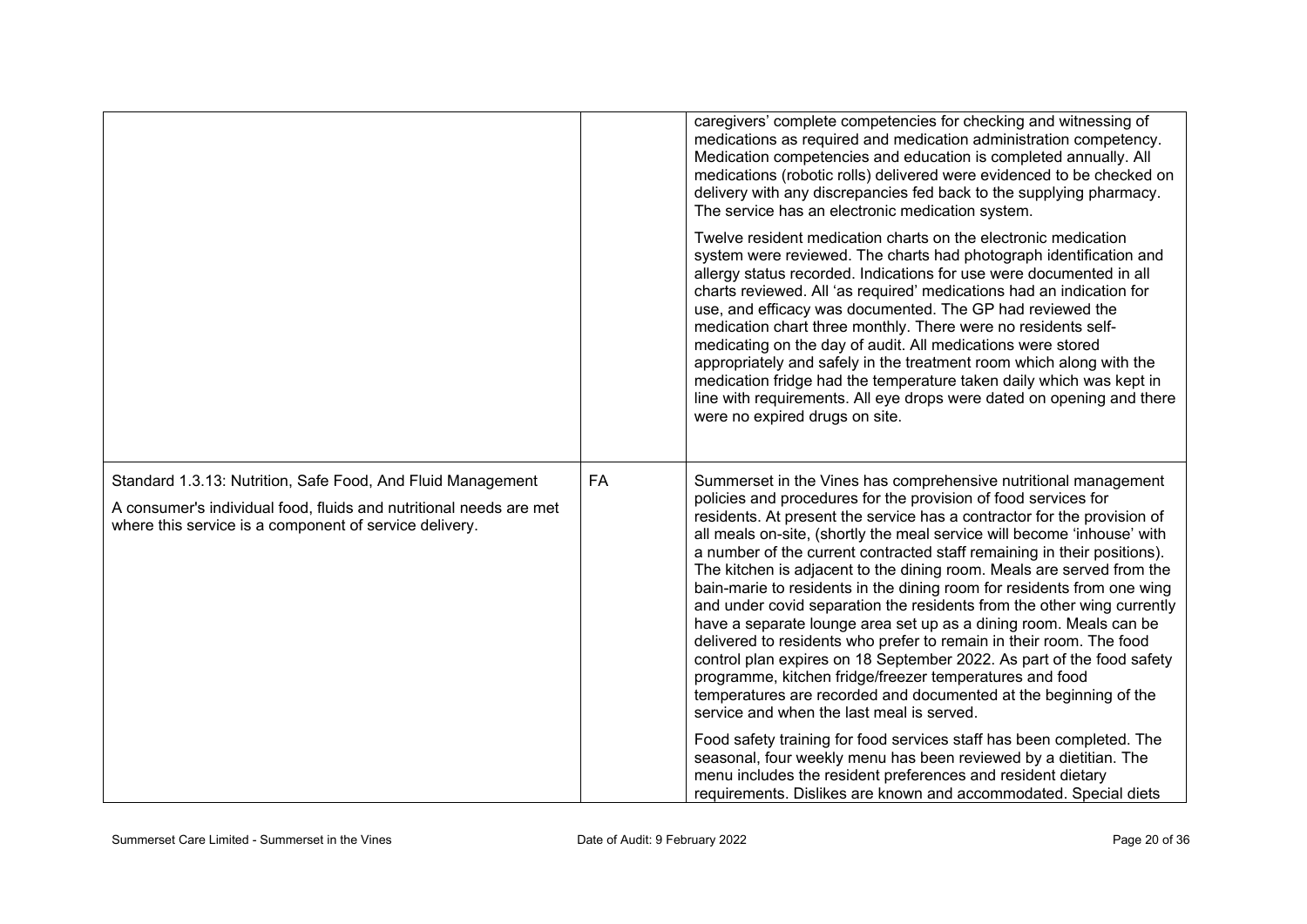|                                                                                                                                                                                                                                 |           | such as gluten free, soft diet, pureed meals, high calorie diet and<br>diabetic diet are provided. The service also has an onsite café which<br>is run by the same contractor. Residents and families can purchase<br>meals from the café. The cook manager receives feedback from<br>resident meetings, surveys and welcomes suggestions on the meal<br>service. Residents and family members interviewed commented<br>positively about the food services.                                                                                                                    |
|---------------------------------------------------------------------------------------------------------------------------------------------------------------------------------------------------------------------------------|-----------|--------------------------------------------------------------------------------------------------------------------------------------------------------------------------------------------------------------------------------------------------------------------------------------------------------------------------------------------------------------------------------------------------------------------------------------------------------------------------------------------------------------------------------------------------------------------------------|
| Standard 1.3.2: Declining Referral/Entry To Services<br>Where referral/entry to the service is declined, the immediate risk<br>to the consumer and/or their family/whanau is managed by the<br>organisation, where appropriate. | FA        | The reason for declining service entry to potential residents should<br>this occur is communicated to the potential resident or family/whanau<br>and they are referred to the original referral agent for further<br>information.                                                                                                                                                                                                                                                                                                                                              |
| Standard 1.3.4: Assessment<br>Consumers' needs, support requirements, and preferences are<br>gathered and recorded in a timely manner.                                                                                          | <b>FA</b> | The initial support plan is developed with information from the initial<br>assessment and the interRAI home care assessments. A suite of<br>assessments are available to be utilised on the electronic system.<br>Clinical risk assessments are completed on admission where<br>applicable and reviewed six-monthly as part of the interRAI<br>assessment. Outcomes of risk assessment tools are used to identify<br>the needs, supports and interventions required to meet resident goals.                                                                                    |
| Standard 1.3.5: Planning<br>Consumers' service delivery plans are consumer focused,<br>integrated, and promote continuity of service delivery.                                                                                  | FA        | InterRAI assessments and care planning were completed within<br>required timeframes. residents' care plans describe the individual<br>support and interventions required to meet the resident goals and<br>identified risks and needs. The long-term care plans reflect the<br>outcomes of risk assessment tools and the interRAI assessments.<br>Care plans demonstrate service integration and include input from<br>allied health practitioners. Interventions in the care plans reviewed<br>were current and reflective of resident's individual needs and<br>preferences. |
|                                                                                                                                                                                                                                 |           | Short-term care plans were in use for changes in health status. These<br>are evaluated regularly and either resolved or if an ongoing problem,<br>added to the long-term care plan. There is documented evidence of                                                                                                                                                                                                                                                                                                                                                            |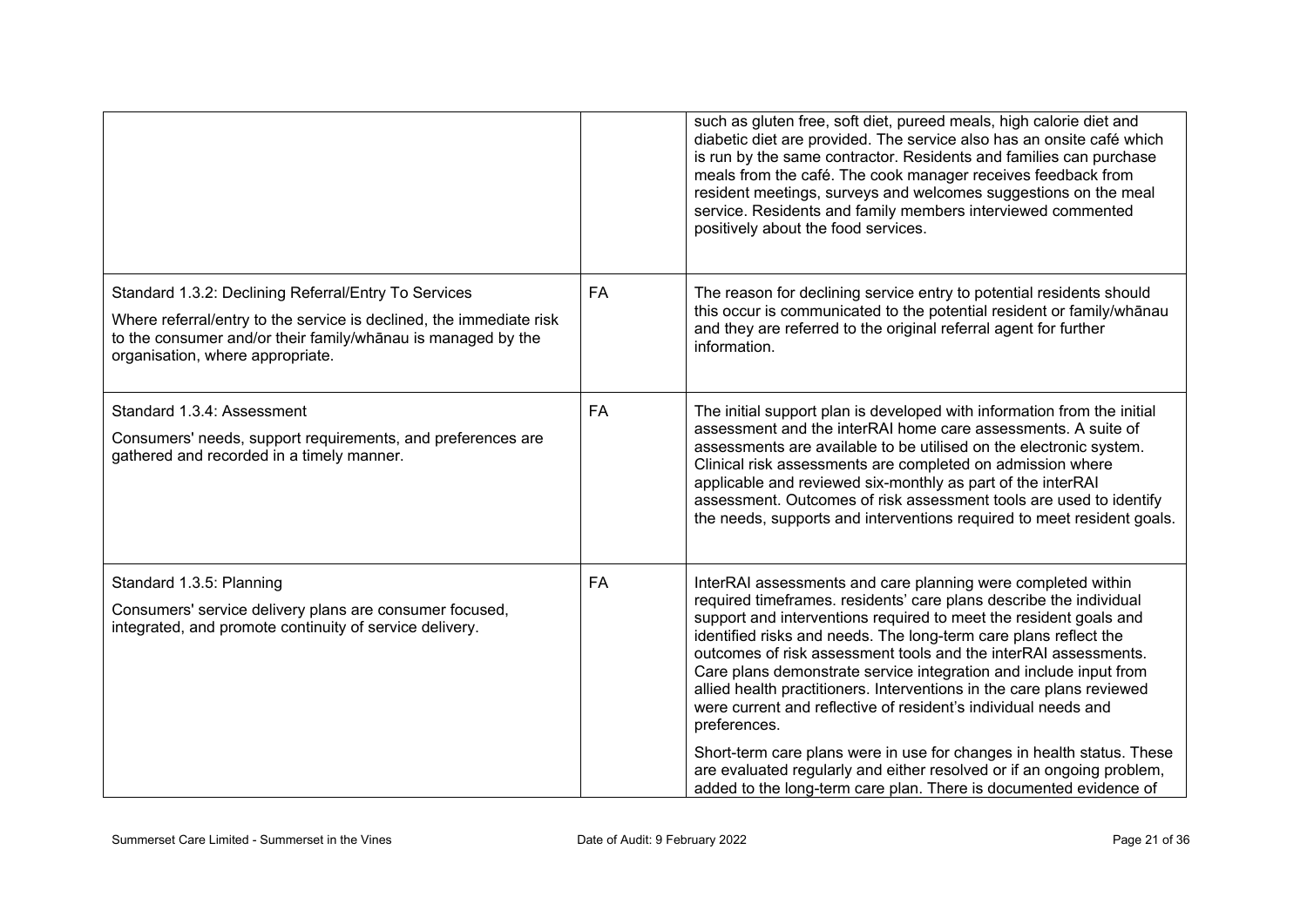|                                                                                                                                                                      |           | resident/family involvement in the care planning process.<br>Residents/families interviewed confirmed they participate in the care<br>planning process.                                                                                                                                                                                                                                                                                                                                                                                                                                                                                                                                                                                                                                                                           |
|----------------------------------------------------------------------------------------------------------------------------------------------------------------------|-----------|-----------------------------------------------------------------------------------------------------------------------------------------------------------------------------------------------------------------------------------------------------------------------------------------------------------------------------------------------------------------------------------------------------------------------------------------------------------------------------------------------------------------------------------------------------------------------------------------------------------------------------------------------------------------------------------------------------------------------------------------------------------------------------------------------------------------------------------|
| Standard 1.3.6: Service Delivery/Interventions<br>Consumers receive adequate and appropriate services in order to<br>meet their assessed needs and desired outcomes. | <b>FA</b> | The GP highly praised the nursing team and stated that he receives<br>timely referrals and required follow-ups are completed in a timely<br>manner. When a resident's condition changes, the RN initiates a<br>review and if required a GP consultation. Relatives interviewed stated<br>their relative's needs are met and they are kept informed of any health<br>changes.                                                                                                                                                                                                                                                                                                                                                                                                                                                      |
|                                                                                                                                                                      |           | There was documented evidence in the resident's progress notes of<br>family notification of any changes to health, including infections,<br>accidents/incidents, medication changes, GP visits and family<br>meetings. Residents interviewed stated their needs are being met.<br>Care plan interventions were comprehensive and included current<br>assessed support needs. Monitoring forms are completed on the<br>electronic resident system. Work logs entered onto the system alert<br>staff of monitoring requirements and these are signed off as<br>completed. Registered nurses review the monitoring charts, which<br>include (but not limited to); pain monitoring, neurological observations,<br>bowel monitoring, two hourly re-positioning, restraint/enablers<br>monitoring and food and fluid intake monitoring. |
|                                                                                                                                                                      |           | Adequate dressing supplies were sighted. Electronic wound charts,<br>(including photographs) were in place for three residents with wounds<br>(one resident with one skin tear, one with three skin tears and one<br>resident with a stage 2 pressure injury). Wound assessments were<br>completed, wound care plans were implemented, and evaluations<br>were documented for each wound. There was evidence of wound<br>nurse specialist involvement. Registered nurses and caregivers<br>received training around wound care and skin care. Continence<br>products are available and resident files include a urinary continence<br>assessment, bowel management, and continence products identified<br>for day use, night use, and other management. Specialist continence<br>advice is available as needed.                   |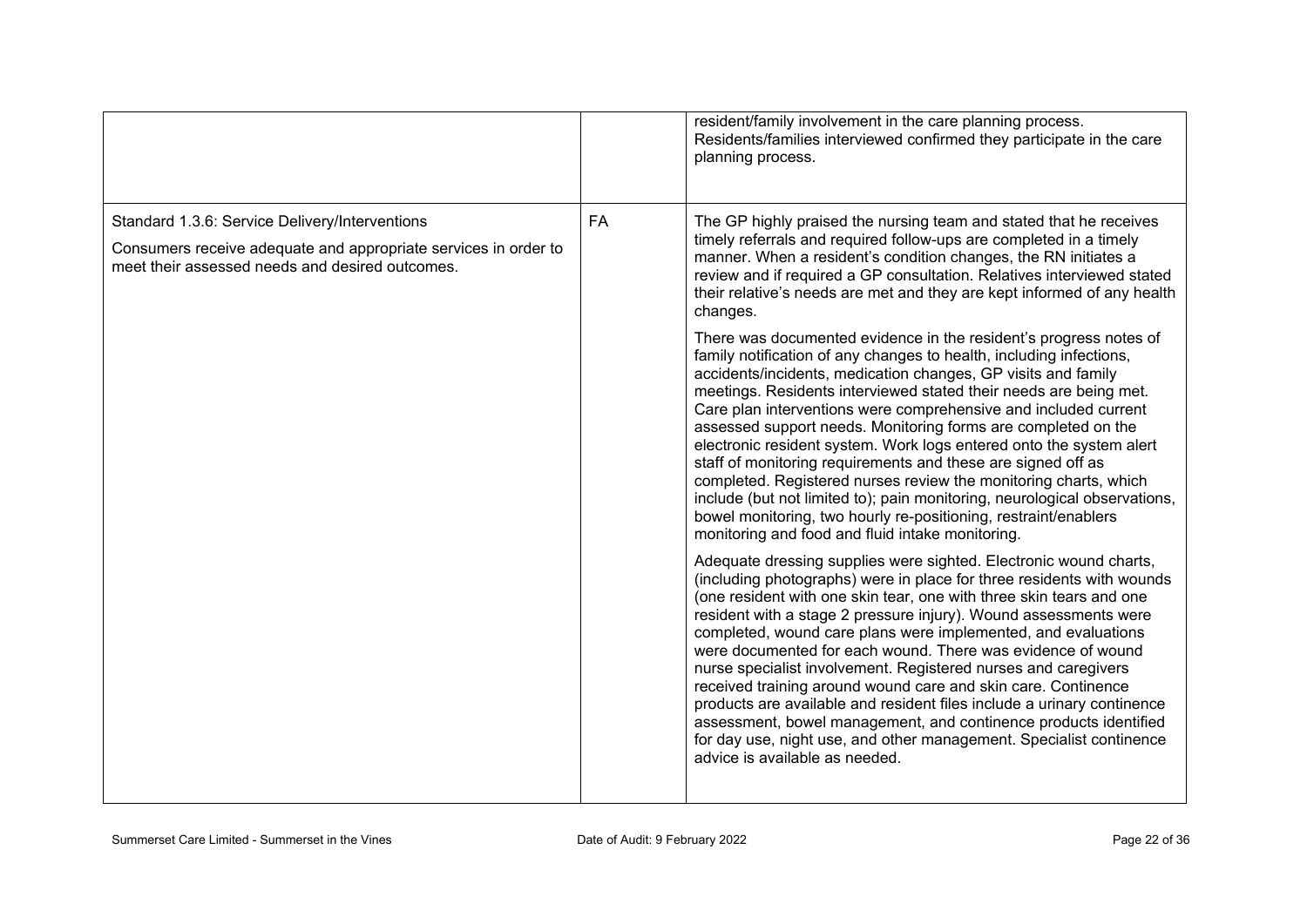| Standard 1.3.7: Planned Activities<br>Where specified as part of the service delivery plan for a<br>consumer, activity requirements are appropriate to their needs,<br>age, culture, and the setting of the service. | CI        | The service employs a diversional therapist. She works 31 hours per<br>week, Sunday to Thursday and leaves planned activities to be led by<br>care staff for the other two days. The diversional therapist<br>teleconferences with other Summerset recreational therapists. The<br>organisational programme is prepared a month in advance to include<br>set activities which are meaningful and relevant for all residents.<br>Activities include (but are not limited to); exercises, church groups (as<br>restrictions allows), music videos, news and views, group games,<br>quizzes, and movies. There are set activities over the weekends<br>which cover spiritual, social, sensual, and physical needs. There are<br>spaces in the planner for the DT to arrange local activities.<br>At present under covid restrictions activities are held separately for the |
|----------------------------------------------------------------------------------------------------------------------------------------------------------------------------------------------------------------------|-----------|--------------------------------------------------------------------------------------------------------------------------------------------------------------------------------------------------------------------------------------------------------------------------------------------------------------------------------------------------------------------------------------------------------------------------------------------------------------------------------------------------------------------------------------------------------------------------------------------------------------------------------------------------------------------------------------------------------------------------------------------------------------------------------------------------------------------------------------------------------------------------|
|                                                                                                                                                                                                                      |           | residents of each care wing. Participation of residents is monitored<br>and documented. Progress notes are written at least monthly and if<br>there is any change. At present under covid restrictions some<br>activities have been curtailed e.g. community outings, visiting<br>entertainers and pet therapy. Group activities reflect ordinary patterns<br>of life. All residents in the facility may choose to attend any of the<br>activities offered.                                                                                                                                                                                                                                                                                                                                                                                                              |
|                                                                                                                                                                                                                      |           | Daily contact is made, and one-on-one time is spent with residents<br>who are unable to participate in group activities or choose not to be<br>involved in the activity programme. The activity plans reviewed were<br>well documented and reflected the resident's preferred activities and<br>interests. Each resident has an individual activities assessment on<br>admission and from this information, an individual activity care plan is<br>developed. The activities plans were reviewed six-monthly and aligns<br>with care plan evaluations. Residents and families interviewed stated<br>they enjoy the variety of activities offered and they have input into<br>planning of the programme via daily feedback, resident surveys and at<br>resident meetings. The service has exceeded the standard with the<br>introduction of Summerset FM radio station.   |
| Standard 1.3.8: Evaluation<br>Consumers' service delivery plans are evaluated in a                                                                                                                                   | <b>FA</b> | All initial care plans were evaluated by the RNs and the long-term<br>care plans were based on outcomes of these evaluations. There is<br>evidence of resident and family involvement in the evaluation of the                                                                                                                                                                                                                                                                                                                                                                                                                                                                                                                                                                                                                                                           |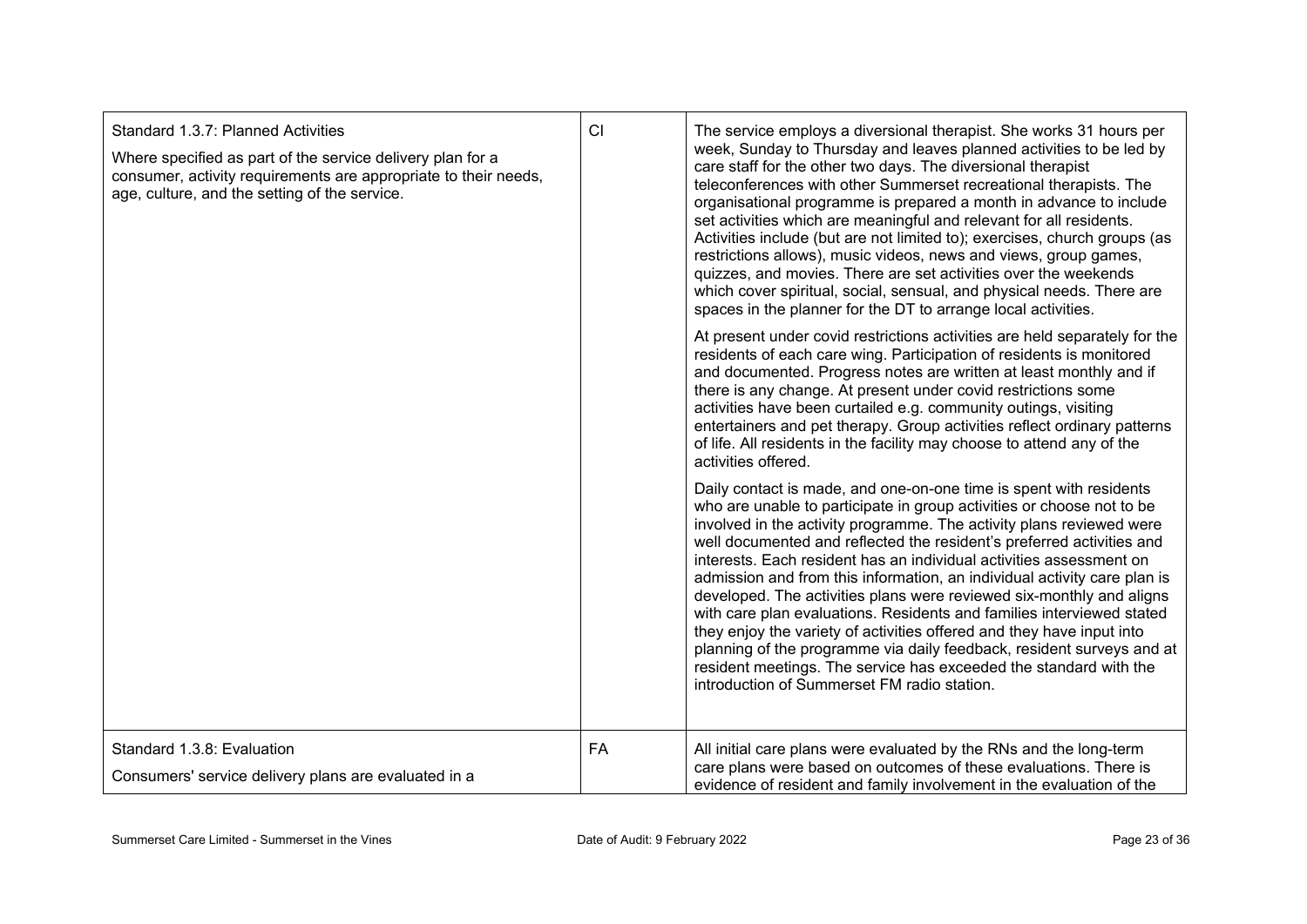| comprehensive and timely manner.                                                                                                                                                                                                                                          |    | initial care plan and six-monthly care plan evaluations (all undertaken<br>within required timeframe). Multidisciplinary team reviews have input<br>into the written evaluations, which document whether the resident<br>goals have been met or unmet. The GP completes three monthly<br>reviews.                                                                                                                                                                                                                                                                                                                                                                                                                                                                                |
|---------------------------------------------------------------------------------------------------------------------------------------------------------------------------------------------------------------------------------------------------------------------------|----|----------------------------------------------------------------------------------------------------------------------------------------------------------------------------------------------------------------------------------------------------------------------------------------------------------------------------------------------------------------------------------------------------------------------------------------------------------------------------------------------------------------------------------------------------------------------------------------------------------------------------------------------------------------------------------------------------------------------------------------------------------------------------------|
| Standard 1.3.9: Referral To Other Health And Disability Services<br>(Internal And External)<br>Consumer support for access or referral to other health and/or<br>disability service providers is appropriately facilitated, or provided<br>to meet consumer choice/needs. | FA | Referral to other health and disability services is evident in the sample<br>group of resident files. The service facilitates access to other medical<br>and non-medical services. Referral documentation is maintained on<br>residents' electronic records. The service provided examples of where<br>a resident's condition had changed, and the resident was reassessed<br>for a higher level of care.                                                                                                                                                                                                                                                                                                                                                                        |
| Standard 1.4.1: Management Of Waste And Hazardous<br>Substances<br>Consumers, visitors, and service providers are protected from<br>harm as a result of exposure to waste, infectious or hazardous<br>substances, generated during service delivery.                      | FA | There are documented policies and procedures for waste disposal<br>and chemical storage. There is a locked cleaner's cupboard and two<br>separate locked sluice rooms. Waste management is part of the<br>environment and equipment audit, which is conducted as part of the<br>quality management programme. During induction, all staff are<br>required to complete training regarding the management of waste.<br>Chemical safety training is a component of the compulsory two yearly<br>training and orientation training. Gloves, aprons, and goggles are<br>available in the sluice rooms and in the laundry.                                                                                                                                                             |
| Standard 1.4.2: Facility Specifications<br>Consumers are provided with an appropriate, accessible physical<br>environment and facilities that are fit for their purpose.                                                                                                  | FA | The building has a current building warrant of fitness that expires on<br>26 February 2022. There is a full-time property manager and a part<br>time maintenance person who undertakes property management and<br>gardening services. There are also a number of contractors who<br>provide maintenance services. Planned and reactive maintenance<br>systems are in place and maintenance requests are generated<br>through the Sway (Summerset way) on-line system (property services<br>requests). All electrical equipment has been tested and tagged.<br>Clinical equipment has had functional checks/calibration annually. Hot<br>water temperatures have been tested and recorded and modifications<br>made if required. The corridors are wide and have safety rails and |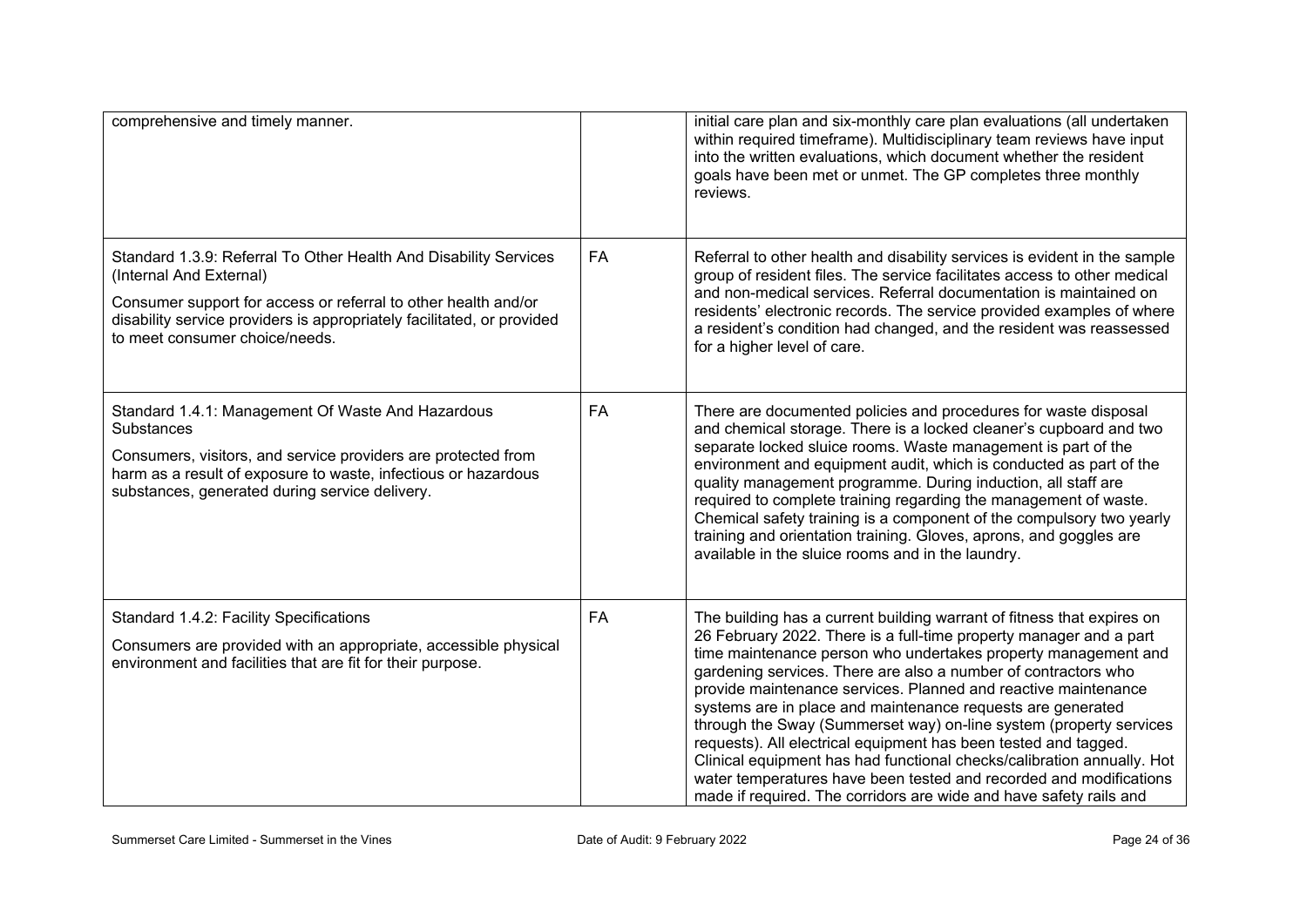|                                                                                                                                                                                                                                                                                     |           | promote safe mobility with the use of mobility aids. Residents were<br>observed moving freely around the areas with mobility aids where<br>required. The external areas and gardens were well maintained. All<br>outdoor areas have seating and shade.<br>There is safe access to all communal areas. Caregivers interviewed<br>stated they have adequate equipment to safely deliver care for rest<br>home and hospital level of care residents. One of the three care wings<br>remains closed following the fire whilst refurbishments continue. |
|-------------------------------------------------------------------------------------------------------------------------------------------------------------------------------------------------------------------------------------------------------------------------------------|-----------|----------------------------------------------------------------------------------------------------------------------------------------------------------------------------------------------------------------------------------------------------------------------------------------------------------------------------------------------------------------------------------------------------------------------------------------------------------------------------------------------------------------------------------------------------|
| Standard 1.4.3: Toilet, Shower, And Bathing Facilities<br>Consumers are provided with adequate toilet/shower/bathing<br>facilities. Consumers are assured privacy when attending to<br>personal hygiene requirements or receiving assistance with<br>personal hygiene requirements. | FA        | Toilet and shower facilities are of an appropriate design to meet the<br>needs of the residents. The fixtures, fittings, floors, and wall surfaces<br>are constructed from materials that can be easily cleaned. All<br>bedrooms have a hand basin or ensuite. There are adequate numbers<br>of communal toilets and showers. Communal toilet/shower facilities<br>have a system that indicates if it is engaged or vacant.                                                                                                                        |
| Standard 1.4.4: Personal Space/Bed Areas<br>Consumers are provided with adequate personal space/bed areas<br>appropriate to the consumer group and setting.                                                                                                                         | <b>FA</b> | There is adequate room to safely manoeuvre mobility aids and<br>transferring equipment such as a hoist, as needed for cares and<br>transfer of residents. The doors are wide enough for ambulance trolley<br>access. Residents and families are encouraged to personalise their<br>rooms as viewed on the day of audit.                                                                                                                                                                                                                            |
| Standard 1.4.5: Communal Areas For Entertainment, Recreation,<br>And Dining<br>Consumers are provided with safe, adequate, age appropriate,<br>and accessible areas to meet their relaxation, activity, and dining<br>needs.                                                        | FA        | Communal areas within the facility include a large main lounge and<br>dining room. There are two wings in use and each of them has<br>separate sitting areas which are open to outdoor areas. There is also<br>an activities room and other sitting areas. The communal areas and<br>outdoors are easily accessible for residents who require a mobility<br>device.                                                                                                                                                                                |
| Standard 1.4.6: Cleaning And Laundry Services<br>Consumers are provided with safe and hygienic cleaning and                                                                                                                                                                         | FA        | There are adequate policies and procedures to provide guidelines<br>regarding the safe and efficient use of laundry services. All linen and<br>personal clothing is laundered on-site. The laundry has defined                                                                                                                                                                                                                                                                                                                                     |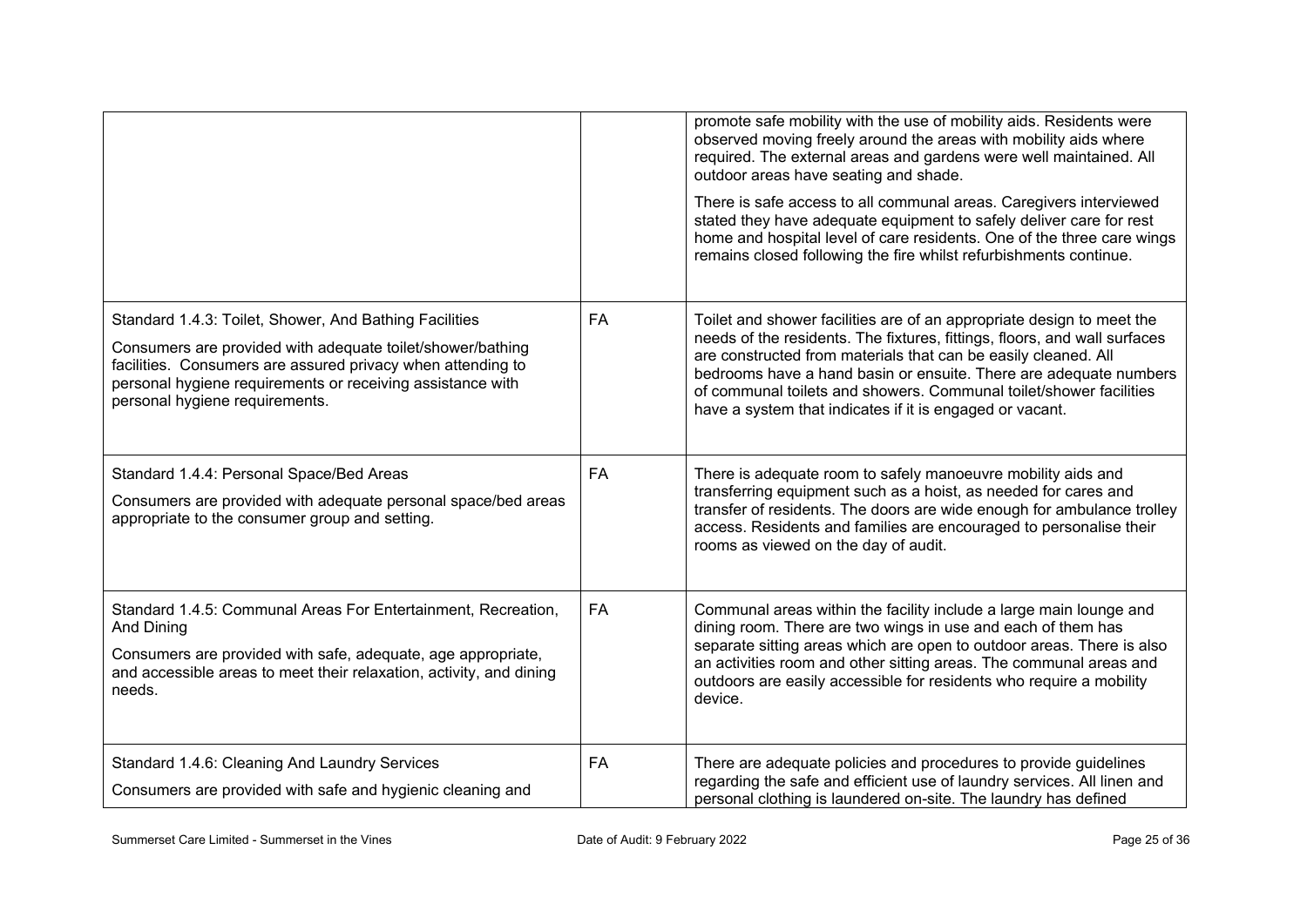| laundry services appropriate to the setting in which the service is<br>being provided.                                                                                |  | clean/dirty areas and an entry and exit door. The service employs two<br>staff who undertake laundry and cleaning services each day.<br>Cleaning trolleys sighted were well equipped and are kept in<br>designated locked cupboards when not in use. Effectiveness of<br>laundry and cleaning processes are monitored. Material safety<br>datasheets are available and displayed in the cleaning cupboards,<br>laundry, and sluice rooms. The housekeeper interviewed was<br>knowledgeable around infection control practices.                                                                                                                                                                                                                                                                                                                                                                                                                                                  |
|-----------------------------------------------------------------------------------------------------------------------------------------------------------------------|--|---------------------------------------------------------------------------------------------------------------------------------------------------------------------------------------------------------------------------------------------------------------------------------------------------------------------------------------------------------------------------------------------------------------------------------------------------------------------------------------------------------------------------------------------------------------------------------------------------------------------------------------------------------------------------------------------------------------------------------------------------------------------------------------------------------------------------------------------------------------------------------------------------------------------------------------------------------------------------------|
| Standard 1.4.7: Essential, Emergency, And Security Systems<br>FA<br>Consumers receive an appropriate and timely response during<br>emergency and security situations. |  | There is an emergency management and civil defence plan (2022) in<br>place to guide staff in managing emergencies and disasters.<br>Emergency equipment is available at the facility. A fire evacuation<br>plan is in place that has been approved by the New Zealand Fire<br>Service, dated 10 July 2000. Fire safety and emergency management<br>training is provided to staff. There is appropriate equipment to respond<br>to a fire and other clinical emergencies. Equipment was maintained by<br>the external contractors. There is at least one staff on duty who has a<br>current first aid certificate. Fire evacuation drills have been conducted<br>six-monthly with the last fire drill occurring on 23 January 2022. A<br>generator is able to be accessed from Summerset in the Bay (located<br>in Napier) if necessary.                                                                                                                                         |
|                                                                                                                                                                       |  | Civil defence and pandemic/outbreak supplies are available and are<br>checked regularly. Staff emergency and disaster management training<br>is provided to staff. There is sufficient water stored (two water tanks<br>holding 2,500 litres) to ensure ten litres per resident for three days.<br>Alternative heating and cooking facilities (two BBQ's and gas bottles)<br>are available in the event of a power failure. There is emergency<br>back-up lighting available for up to four hours. Smoke alarms,<br>sprinkler system and exit signs are in place. The tour of the facility,<br>residents were observed to have easy access to the call bells, and<br>residents interviewed stated their bells were answered in a timely<br>manner. Call bell audits are carried out monthly. The facility is secured<br>at night.<br>On 25 September 2021 a fire event occurred in the Merlot wing, the<br>fire brigade attended and managed to contain the spread of the fire. |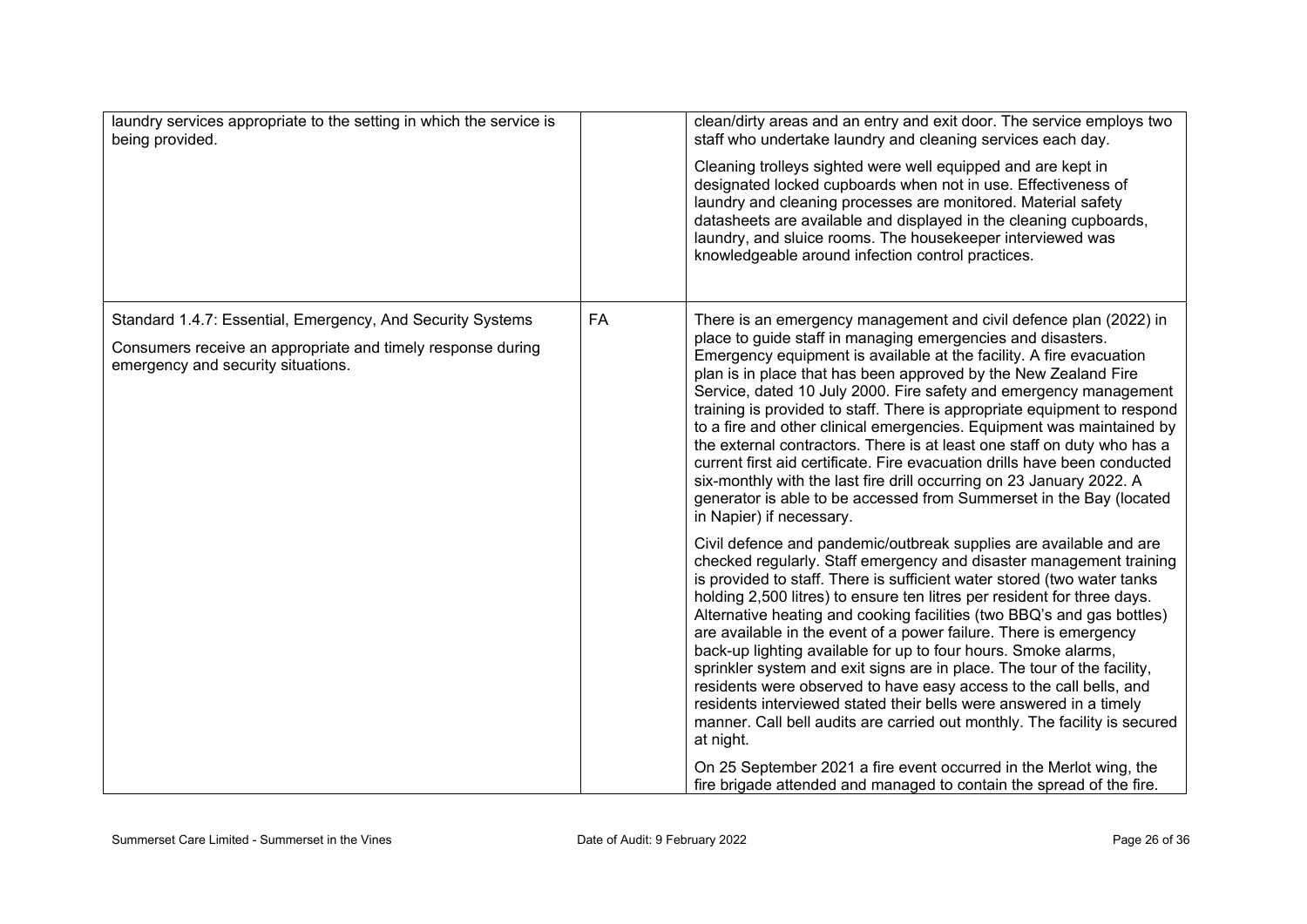|                                                                                                                                                                                                                                          |           | Care staff evacuated residents from the wing and no injuries were<br>sustained by either residents or staff. It was deemed that the Merlot<br>wing was no longer suitable for resident tenure, due to fire, smoke and<br>water damage and was temporarily closed (link 1.2.1). All residents<br>that were residing within the Merlot wing were appropriately relocated<br>through consultation with the resident and/or their EPOA to another<br>care room, facility location or ARRC provider. Two staff affected by<br>the Merlot wing closure were also temporarily transferred to another<br>facility (Summerset Palms, Te Awa).                                                                                                                                                                                                                                                                                                                                                                                                                                                               |
|------------------------------------------------------------------------------------------------------------------------------------------------------------------------------------------------------------------------------------------|-----------|----------------------------------------------------------------------------------------------------------------------------------------------------------------------------------------------------------------------------------------------------------------------------------------------------------------------------------------------------------------------------------------------------------------------------------------------------------------------------------------------------------------------------------------------------------------------------------------------------------------------------------------------------------------------------------------------------------------------------------------------------------------------------------------------------------------------------------------------------------------------------------------------------------------------------------------------------------------------------------------------------------------------------------------------------------------------------------------------------|
| Standard 1.4.8: Natural Light, Ventilation, And Heating<br>Consumers are provided with adequate natural light, safe<br>ventilation, and an environment that is maintained at a safe and<br>comfortable temperature.                      | FA        | Visual inspection shows that the residents have adequate natural light<br>in the bedrooms and communal rooms, safe ventilation and an<br>environment that is maintained at a safe and comfortable temperature.                                                                                                                                                                                                                                                                                                                                                                                                                                                                                                                                                                                                                                                                                                                                                                                                                                                                                     |
| Standard 3.1: Infection control management<br>There is a managed environment, which minimises the risk of<br>infection to consumers, service providers, and visitors. This shall<br>be appropriate to the size and scope of the service. | FA        | There are comprehensive organisational infection control policies.<br>There is an organisational infection control programme in place which<br>is reviewed annually by the team at head office. The infection<br>prevention and control coordinator is an RN supported by the care<br>centre manager and the infection control committee. Quality<br>improvement and staff meetings include infection control data and<br>surveillance activities. There is a monthly benchmarking of infections<br>conducted for all Summerset facilities. There are clear lines of<br>accountability to report to the infection control committee on any<br>infection control issues including a reporting and notification of<br>infections.<br>Since Covid 19 there have been a number of changes to infection<br>control activities. At present a full electronic sign is required for all<br>visitors (two visitors per hour are permitted in the facility) and the care<br>facility has been divided into two - so dividing the residents and care<br>staff into two to minimise the impact of an outbreak. |
| Standard 3.2: Implementing the infection control programme<br>There are adequate human, physical, and information resources to                                                                                                           | <b>FA</b> | The infection control committee comprises of a cross section of staff<br>from areas of the service. The infection control committee meetings                                                                                                                                                                                                                                                                                                                                                                                                                                                                                                                                                                                                                                                                                                                                                                                                                                                                                                                                                       |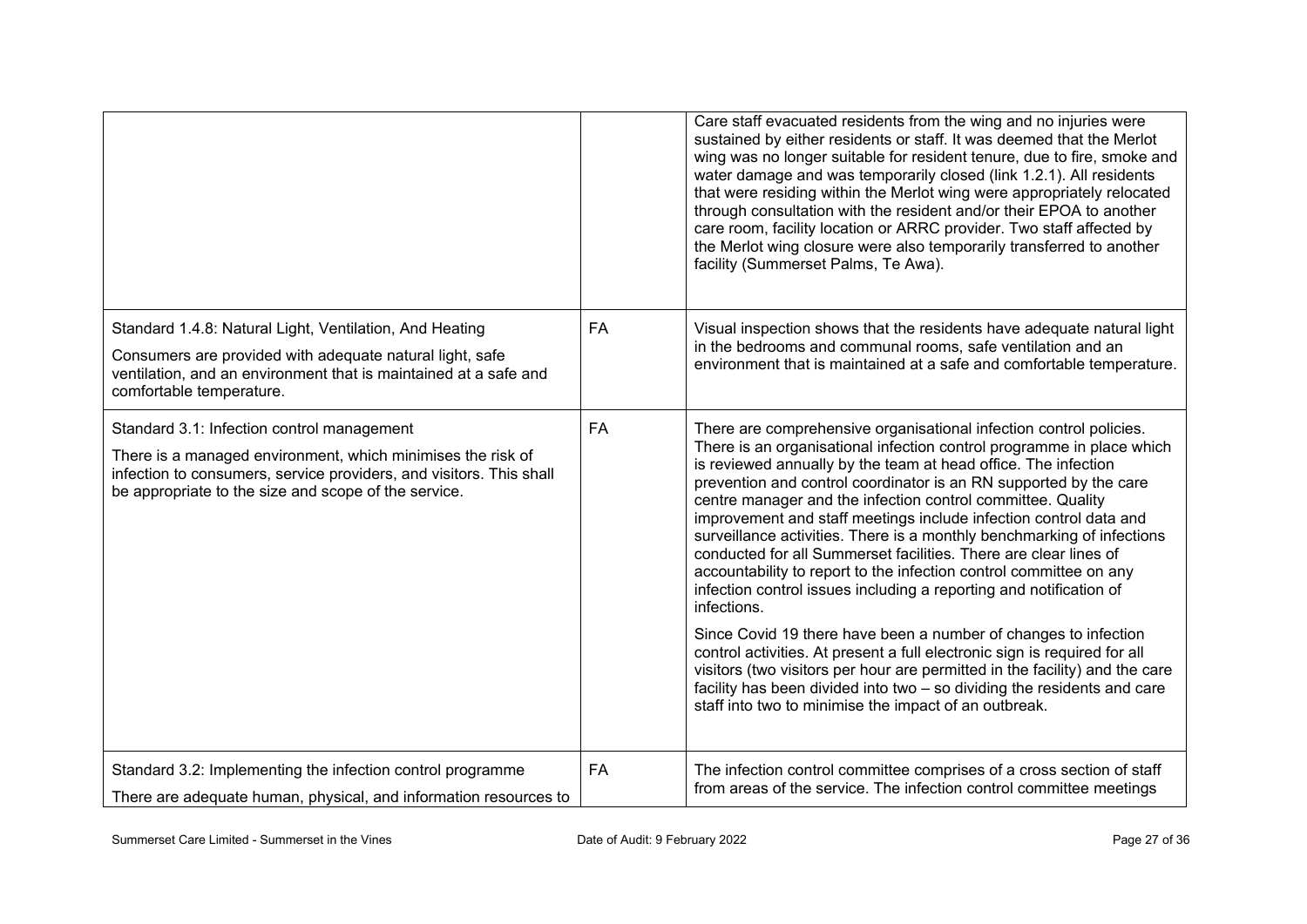| implement the infection control programme and meet the needs of<br>the organisation.                                                                                                                                                                                                                                                                                                                 |    | occur monthly. The facility has access to an infection control nurse<br>specialist at the DHB, public health authorities, laboratory, GPs, and<br>experts within the organisation. Infection events are forwarded to head<br>office for benchmarking.                                                                                                                                                                                                                                                                                                                                                                                                                                                                                                                                                                                                                                                                                     |
|------------------------------------------------------------------------------------------------------------------------------------------------------------------------------------------------------------------------------------------------------------------------------------------------------------------------------------------------------------------------------------------------------|----|-------------------------------------------------------------------------------------------------------------------------------------------------------------------------------------------------------------------------------------------------------------------------------------------------------------------------------------------------------------------------------------------------------------------------------------------------------------------------------------------------------------------------------------------------------------------------------------------------------------------------------------------------------------------------------------------------------------------------------------------------------------------------------------------------------------------------------------------------------------------------------------------------------------------------------------------|
| Standard 3.3: Policies and procedures<br>Documented policies and procedures for the prevention and<br>control of infection reflect current accepted good practice and<br>relevant legislative requirements and are readily available and are<br>implemented in the organisation. These policies and procedures<br>are practical, safe, and appropriate/suitable for the type of service<br>provided. | FA | There are comprehensive infection control policies that are current<br>and reflect the Infection Control Standard SNZ HB 8134:2008,<br>legislation and good practice. The infection control policies link to<br>other documentation and cross reference where appropriate. Policies,<br>procedures, and the pandemic plan have been updated to reflect<br>current covid guidelines and recommendations.                                                                                                                                                                                                                                                                                                                                                                                                                                                                                                                                   |
| Standard 3.4: Education<br>The organisation provides relevant education on infection control<br>to all service providers, support staff, and consumers.                                                                                                                                                                                                                                              | FA | The infection prevention and control coordinator and the care centre<br>manager are responsible for coordinating and providing education and<br>training to staff. Ongoing training occurs annually as part of the<br>training calendar and resident education occurs as part of providing<br>daily cares. Care plans included infection prevention and control<br>interventions as appropriate. Staff have received additional training<br>related to infection control and prevention, hand hygiene and outbreak<br>management since the event of covid. A focus has been placed on<br>infection prevention and control over the year. This education has<br>been delivered by head office staff and onsite including at handovers.<br>Additional education has included videos. The DHB IC nurse<br>specialist has undertaken training of the staff including the donning<br>and doffing of personal protective equipment six monthly. |
| Standard 3.5: Surveillance<br>Surveillance for infection is carried out in accordance with agreed<br>objectives, priorities, and methods that have been specified in the<br>infection control programme.                                                                                                                                                                                             | CI | There is a policy describing surveillance methodology for monitoring<br>of infections. The surveillance programme is implemented and is<br>appropriate to the size and complexity of the facility. Infection events<br>are entered into the electronic patient management system and<br>extracted monthly onto the electronic system. The infection prevention<br>and control coordinator provides infection control data, trends and<br>relevant information to the infection control committee and<br>clinical/quality meetings. There have been two outbreaks since the                                                                                                                                                                                                                                                                                                                                                                |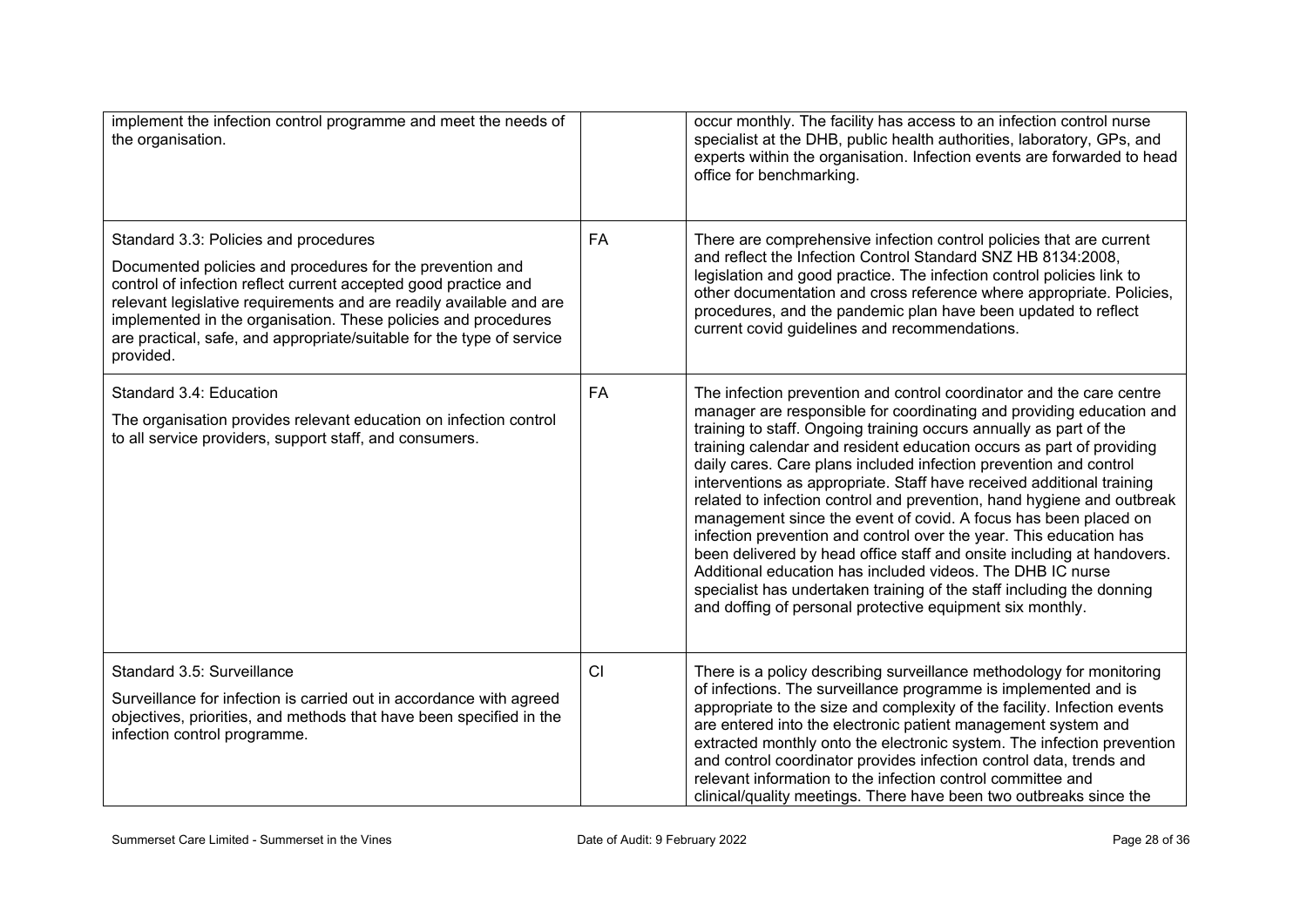|                                                                                                                                                                                                                                                                                                                                          |           | previous audit, both were well managed, documented, and the public<br>health team were notified in a timely manner.<br>The service has exceeded the standard in reducing urinary infections.                                                                                                                                                                                                                                                                                                                                                                                                                                                                                                                                                                                                                                                 |
|------------------------------------------------------------------------------------------------------------------------------------------------------------------------------------------------------------------------------------------------------------------------------------------------------------------------------------------|-----------|----------------------------------------------------------------------------------------------------------------------------------------------------------------------------------------------------------------------------------------------------------------------------------------------------------------------------------------------------------------------------------------------------------------------------------------------------------------------------------------------------------------------------------------------------------------------------------------------------------------------------------------------------------------------------------------------------------------------------------------------------------------------------------------------------------------------------------------------|
| Standard 2.1.1: Restraint minimisation<br>Services demonstrate that the use of restraint is actively<br>minimised.                                                                                                                                                                                                                       | <b>FA</b> | The restraint policy includes the definitions of restraint and enablers,<br>which is congruent with definitions in NZS 8134.0. The policy includes<br>comprehensive restraint procedures. There are clear guidelines in the<br>policy to determine what a restraint is and what an enabler is. The<br>restraint standards are being implemented and are reviewed.<br>Interviews with staff confirm their understanding of restraints and<br>enablers. Restraint minimisation training is part of the annual training<br>programme along with restraint competency.<br>Enablers are assessed as required for maintaining safety and<br>independence and are used voluntarily by residents. On the day of<br>audit, the service had one resident using two restraints (low bed and<br>lap belt) and two residents using an enabler (bedsides). |
| Standard 2.2.1: Restraint approval and processes<br>Services maintain a process for determining approval of all types<br>of restraint used, restraint processes (including policy and<br>procedure), duration of restraint, and ongoing education on<br>restraint use and this process is made known to service providers<br>and others. | FA        | An experienced RN is the restraint coordinator. Assessment and<br>approval process for restraint use includes the clinical nurse lead,<br>RNs, and GP. The restraint coordinator has a signed position<br>description.                                                                                                                                                                                                                                                                                                                                                                                                                                                                                                                                                                                                                       |
| Standard 2.2.2: Assessment<br>Services shall ensure rigorous assessment of consumers is<br>undertaken, where indicated, in relation to use of restraint.                                                                                                                                                                                 | <b>FA</b> | Restraint assessments are based on information in the care plan,<br>resident discussions and on observations by the staff. There was a<br>restraint assessment tool completed for the two residents using<br>enablers (side rails) and the one resident on restraint (low bed and a<br>lap belt when in chair).                                                                                                                                                                                                                                                                                                                                                                                                                                                                                                                              |
| Standard 2.2.3: Safe Restraint Use                                                                                                                                                                                                                                                                                                       | FA        | The service has an approval process, as part of the restraint<br>minimisation policy that is applicable to the service. There are                                                                                                                                                                                                                                                                                                                                                                                                                                                                                                                                                                                                                                                                                                            |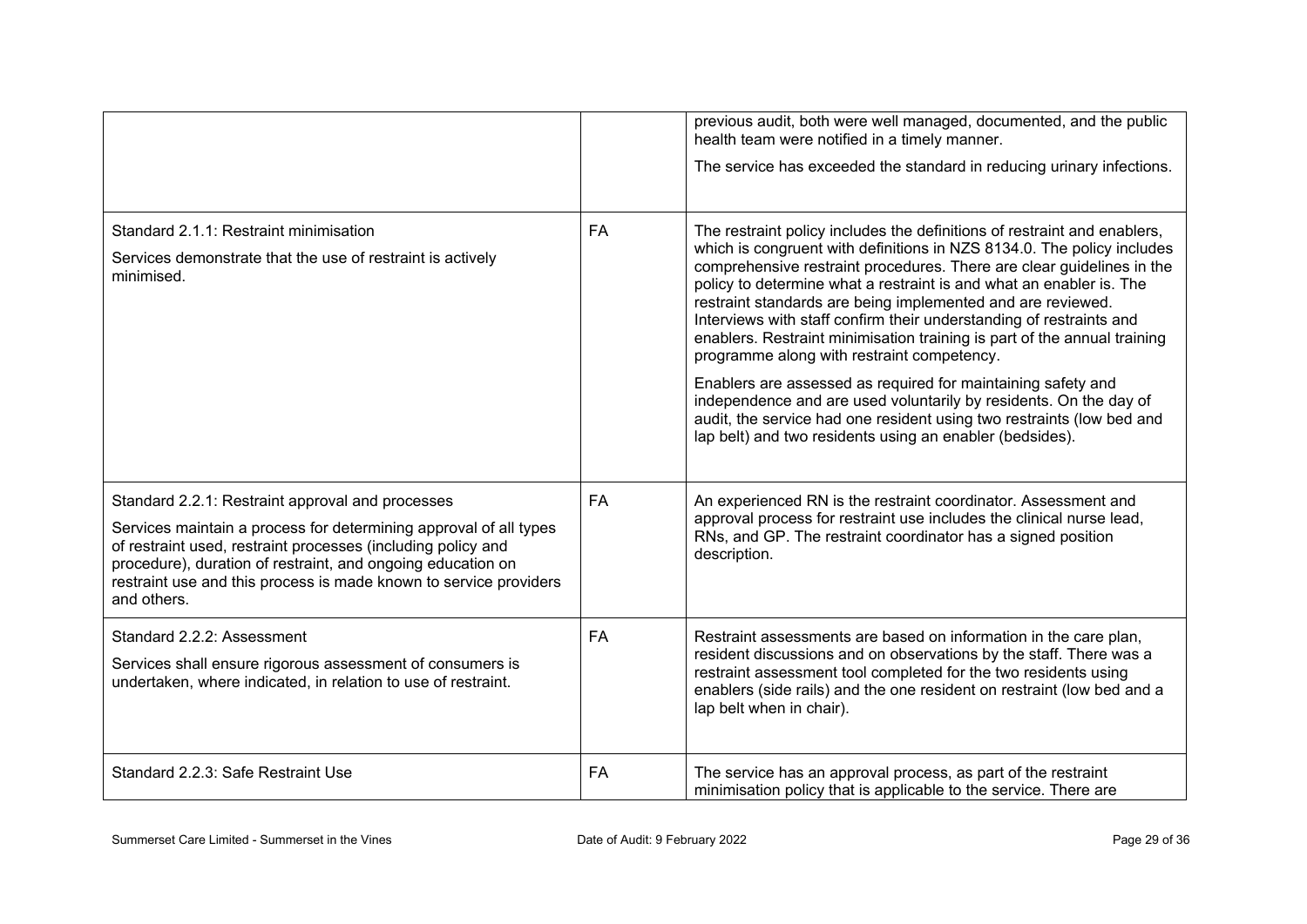| Services use restraint safely                                                                                                                   |    | approved restraints documented in the policy. The approval process<br>includes ensuring the environment is appropriate and safe.<br>Assessments and care plans identify specific interventions or<br>strategies to try (as appropriate) before restraint is used.                                                                                                                                                                                                                 |
|-------------------------------------------------------------------------------------------------------------------------------------------------|----|-----------------------------------------------------------------------------------------------------------------------------------------------------------------------------------------------------------------------------------------------------------------------------------------------------------------------------------------------------------------------------------------------------------------------------------------------------------------------------------|
|                                                                                                                                                 |    | The care plans of the one resident with restraint and the two with<br>enablers identified potential risks, identified observations and<br>monitoring. Restraint use is reviewed through the three-monthly<br>assessment evaluations, monthly restraint meetings and six-monthly<br>multidisciplinary meeting (input from family/EPOA is invited). A<br>restraint/enabler register is in place which includes the resident on<br>restraint and the two residents using an enabler. |
| Standard 2.2.4: Evaluation<br>Services evaluate all episodes of restraint.                                                                      | FA | Evaluation has occurred three-monthly as part of the ongoing<br>reassessment for the residents on the restraint / enabler register, and<br>as part of their care plan review. Family input is invited as appropriate.                                                                                                                                                                                                                                                             |
| Standard 2.2.5: Restraint Monitoring and Quality Review<br>Services demonstrate the monitoring and quality review of their<br>use of restraint. | CI | Individual approved restraint is reviewed at least monthly through the<br>restraint meeting. Internal audits of restraint are undertaken at least<br>six-monthly. All data is benchmarked within the organisation. The<br>service has exceeded the standards around restraint minimisation.                                                                                                                                                                                       |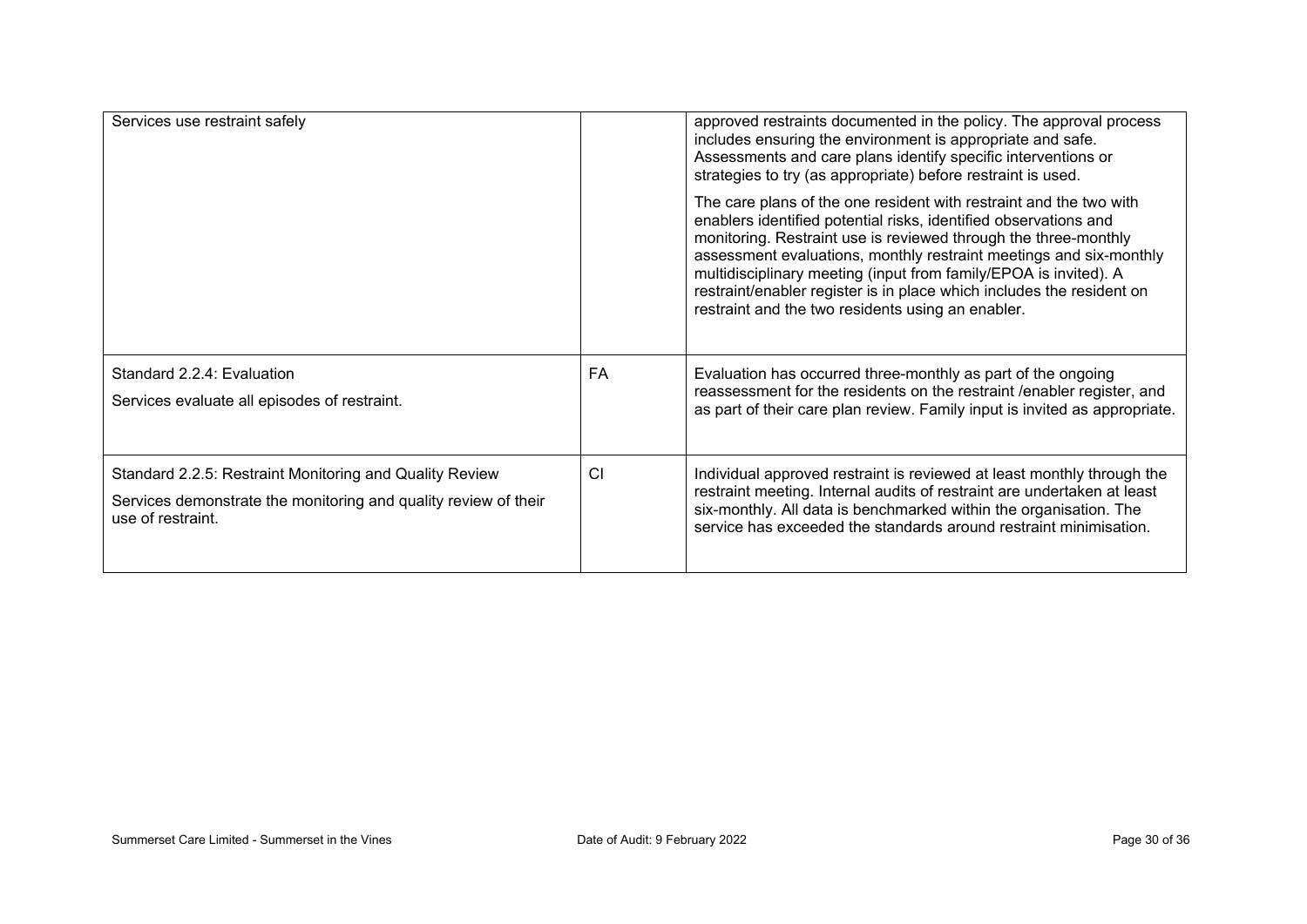### **Specific results for criterion where corrective actions are required**

Where a standard is rated partially attained (PA) or unattained (UA) specific corrective actions are recorded under the relevant criteria for the standard. The following table contains the criterion where corrective actions have been recorded.

Criterion can be linked to the relevant standard by looking at the code. For example, a Criterion 1.1.1.1: Service providers demonstrate knowledge and understanding of consumer rights and obligations, and incorporate them as part of their everyday practice relates to Standard 1.1.1: Consumer Rights During Service Delivery in Outcome 1.1: Consumer Rights.

If there is a message "no data to display" instead of a table, then no corrective actions were required as a result of this audit.

No data to display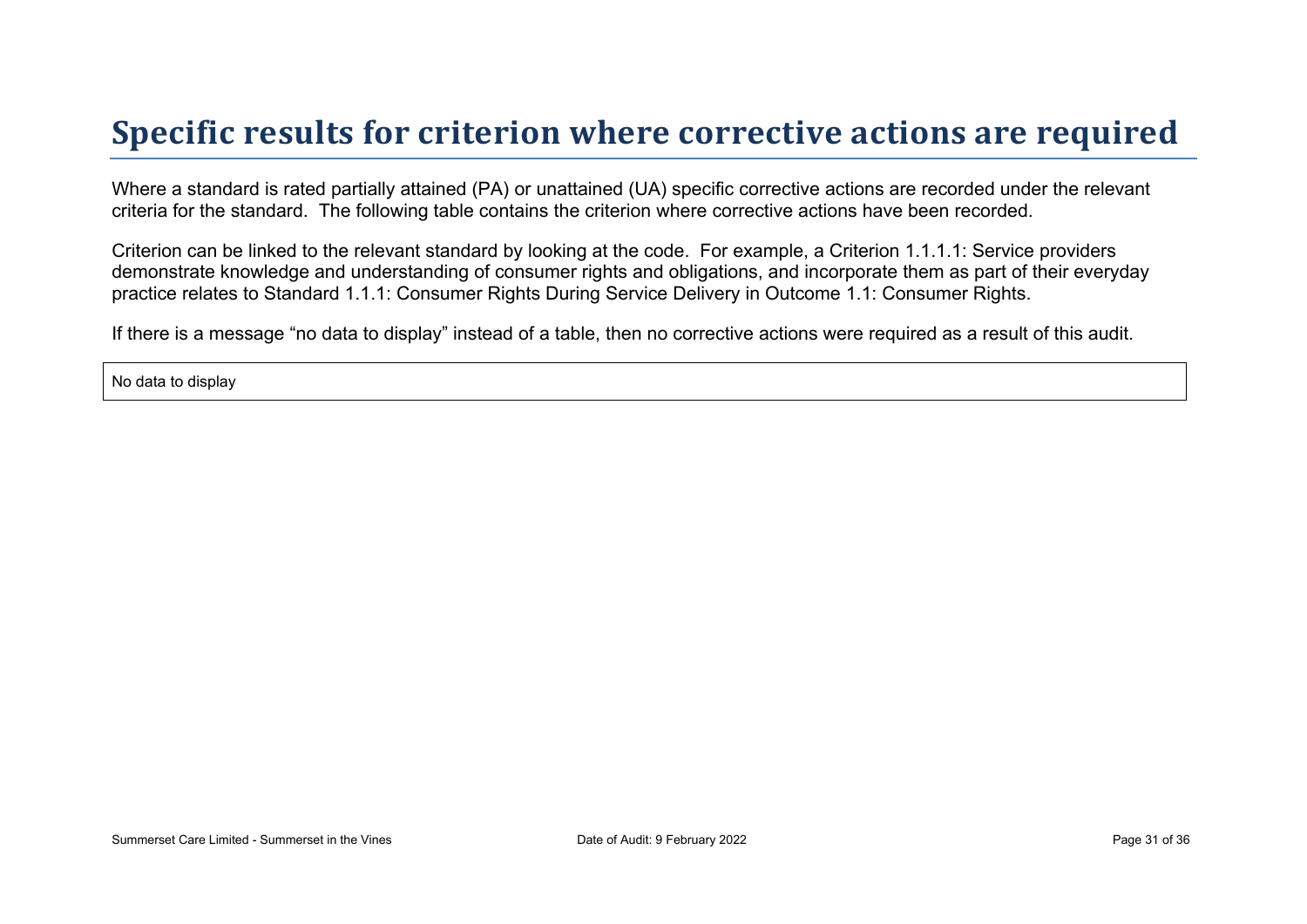# **Specific results for criterion where a continuous improvement has been recorded**

As well as whole standards, individual criterion within a standard can also be rated as having a continuous improvement. A continuous improvement means that the provider can demonstrate achievement beyond the level required for full attainment. The following table contains the criterion where the provider has been rated as having made corrective actions have been recorded.

As above, criterion can be linked to the relevant standard by looking at the code. For example, a Criterion 1.1.1.1 relates to Standard 1.1.1: Consumer Rights During Service Delivery in Outcome 1.1: Consumer Rights

If, instead of a table, these is a message "no data to display" then no continuous improvements were recorded as part of this of this audit.

| <b>Criterion with desired outcome</b>                                                                                                                                                 | <b>Attainment</b><br>Rating | <b>Audit Evidence</b>                                                                                                                                                                                                                                                                                                                                                                                                                                                                                                                                                                                                  | <b>Audit Finding</b>                                                                                                                                                                                                                                                                                                                                                                                                                                                                                                                                                                                                                                                                                                                                                                                                                                           |
|---------------------------------------------------------------------------------------------------------------------------------------------------------------------------------------|-----------------------------|------------------------------------------------------------------------------------------------------------------------------------------------------------------------------------------------------------------------------------------------------------------------------------------------------------------------------------------------------------------------------------------------------------------------------------------------------------------------------------------------------------------------------------------------------------------------------------------------------------------------|----------------------------------------------------------------------------------------------------------------------------------------------------------------------------------------------------------------------------------------------------------------------------------------------------------------------------------------------------------------------------------------------------------------------------------------------------------------------------------------------------------------------------------------------------------------------------------------------------------------------------------------------------------------------------------------------------------------------------------------------------------------------------------------------------------------------------------------------------------------|
| Criterion 1.2.3.6<br>Quality improvement data are<br>collected, analysed, and evaluated<br>and the results communicated to<br>service providers and, where<br>appropriate, consumers. | CI                          | The achievement of the rating that service<br>provides an environment of ongoing quality<br>initiatives is beyond the expected full attainment.<br>Summerset in the Vines has worked<br>collaboratively as a team to improve the quality of<br>care for residents in relation to falls, skin tear and<br>bruising incident reductions. Through data trends<br>and analysis the clinical team has actively<br>worked at implementing best practice initiatives<br>and training involving specialist support. There is<br>evidence of action taken based on findings that<br>has made improvements to service provision. | There are monthly accident/incident<br>benchmarking reports completed by the care<br>centre manager that break down the data<br>collected across the care centre. All ongoing<br>wounds and individual incidents are discussed<br>to look at the whole picture including the<br>resident's health conditions, the current care<br>plan, environment, staff education, staff skill<br>mix, and quality improvement plans in place to<br>minimise further incidents. All new incidents,<br>and wounds are discussed to determine "why"<br>residents are experiencing skin tears, bruising,<br>or incidents such as falls. The care centre<br>manager and leadership team also monitor<br>falls very closely. Falls continue to be<br>discussed at the quality improvement<br>meetings, with fall prevention strategies<br>reviewed, and the residents underlying |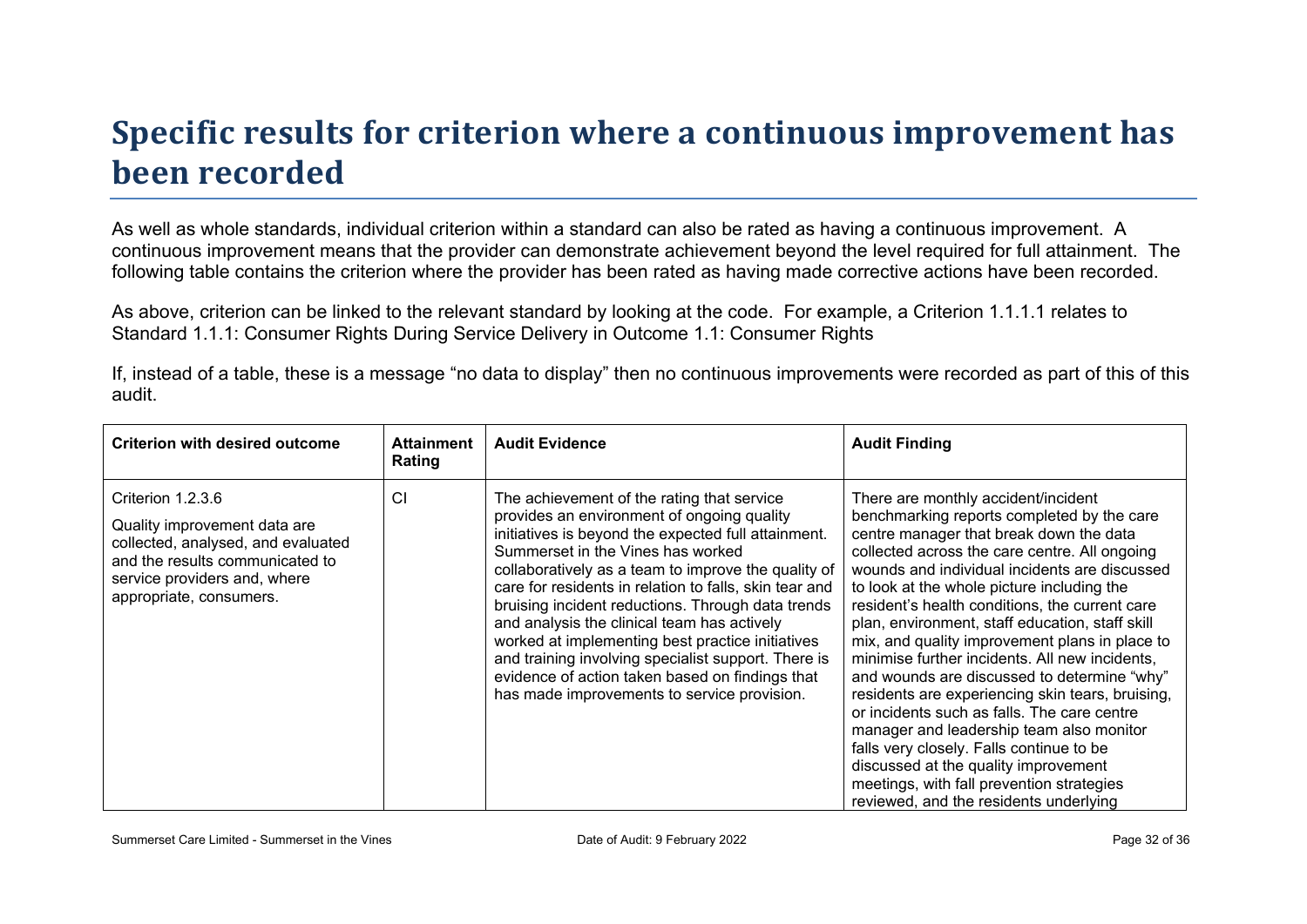|  | conditions considered.                                                                                                                                                                                                                                                                                                                                                                                                                                                                                                                                                                                                                                                                                                      |
|--|-----------------------------------------------------------------------------------------------------------------------------------------------------------------------------------------------------------------------------------------------------------------------------------------------------------------------------------------------------------------------------------------------------------------------------------------------------------------------------------------------------------------------------------------------------------------------------------------------------------------------------------------------------------------------------------------------------------------------------|
|  | The physiotherapist review changes in resident<br>mobility and a lounge carer is in the lounge<br>monitoring residents. Residents at risk of falling<br>are encouraged to join the exercise<br>programme. Falls and incidents are discussed<br>at the handovers between shifts to ensure staff<br>are up to date with current information. In<br>RN/clinical meetings case reviews are<br>conducted and clinical nurse specialist input<br>from the local DHB is accessed. All care staff<br>have completed practical assessments with the<br>site physiotherapist to ensure they are<br>competent in all areas in of manual handling of<br>residents, intentional rounding and walking<br>programmes were also introduced. |
|  | Clinical indicator data obtained from Power BI<br>reporting indicates the following falls, skin tears<br>and bruising incident reductions:                                                                                                                                                                                                                                                                                                                                                                                                                                                                                                                                                                                  |
|  | Falls reduction: from 1 February 2021 to 31<br>January 2022 the falls rate was 70% below the<br>Summerset national average. Trends indicate<br>a marked reduction in the amount of falls/1000<br>bed nights, for the period 1 July-30 Sept 2021<br>there were 14.59 falls/1,000 bed nights and for<br>the period 1 Oct 2021-31 Jan 2022 there were<br>5.28 falls/1,000 bed nights - a reduction of<br>63.8%.                                                                                                                                                                                                                                                                                                                |
|  | Skin Tears reduction: from 1 July 2020 to 31<br>January 2022 Summerset in the Vines was<br>consistently below the Summerset average<br>benchmark for soft tissue injury. Trends<br>indicate a marked reduction in the amount of<br>skin tear incidents per 1000 bed nights from a<br>peak of 11.05 events per 1000 bed nights in<br>June 2020 to 1.46 per 1000 bed nights in<br>January 2022. The monthly skin tear rates                                                                                                                                                                                                                                                                                                   |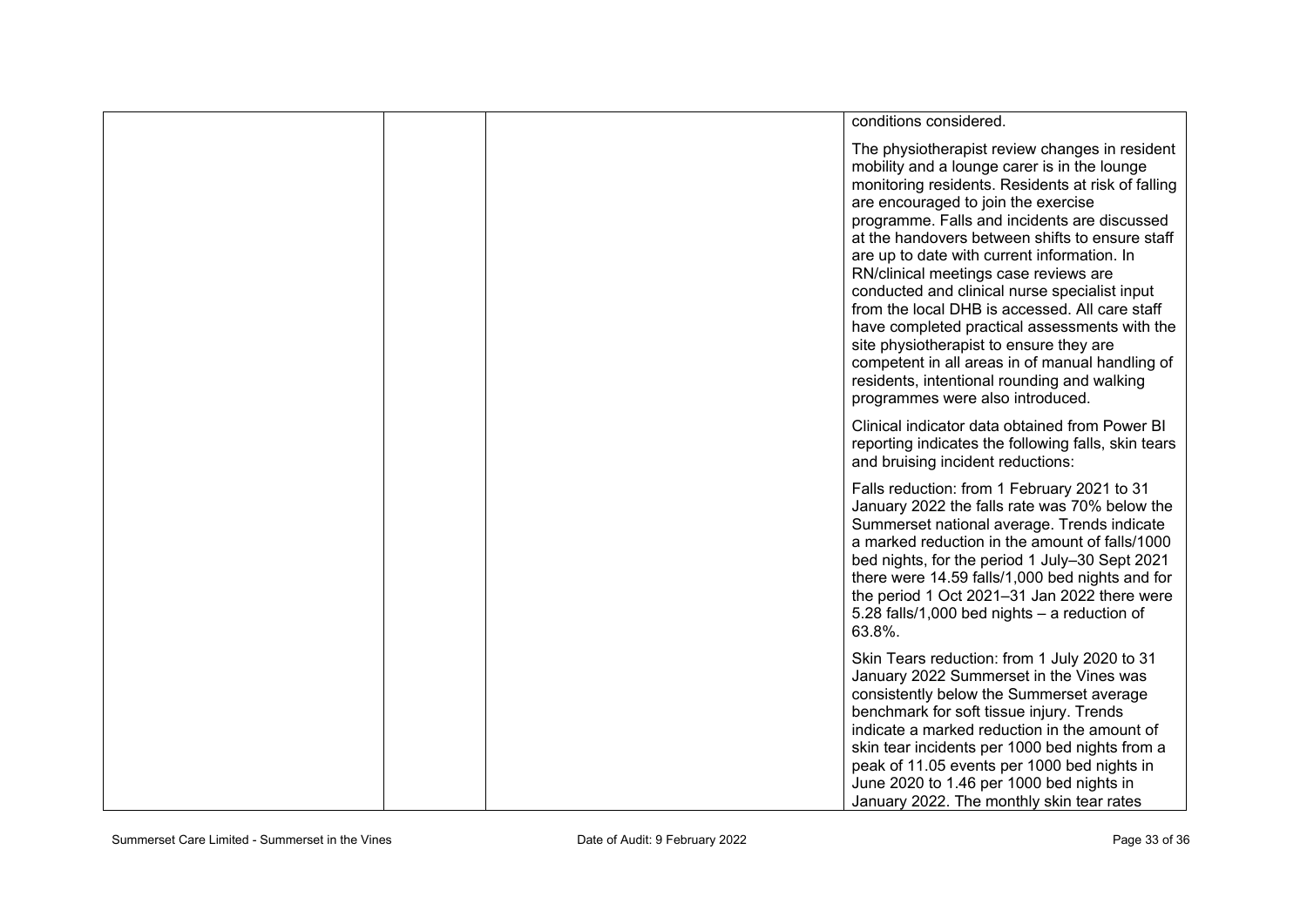|                                                                                                                                                                                            |    |                                                                                                                                                                                                                                                                                                                                                                                                                                                                                                                                                                                                                                                                                                                                                                                                                                                                                                                                                                                                                           | were under the Summerset benchmark for 14<br>of the past 24 months.<br>Bruising reduction: from 1 February 2020 to 31<br>January 2022 Summerset in the Vines was<br>consistently below the Summerset average in<br>regard to bruising incidents and for 11 months<br>of this period no bruising incidents occurred.<br>Bruising rates have reduced from a peak of<br>15.31 events per 1000 bed nights in May 2020<br>to 1.26 incidents per 1000 bed nights in<br>January 2022. Summerset in the Vines<br>bruising rates have been lower than the<br>company average incident rate for 19 of the<br>past 24 months. This is evidenced consistently<br>from September 2020 onwards.                                                                                                                                                                                                                                                 |
|--------------------------------------------------------------------------------------------------------------------------------------------------------------------------------------------|----|---------------------------------------------------------------------------------------------------------------------------------------------------------------------------------------------------------------------------------------------------------------------------------------------------------------------------------------------------------------------------------------------------------------------------------------------------------------------------------------------------------------------------------------------------------------------------------------------------------------------------------------------------------------------------------------------------------------------------------------------------------------------------------------------------------------------------------------------------------------------------------------------------------------------------------------------------------------------------------------------------------------------------|-----------------------------------------------------------------------------------------------------------------------------------------------------------------------------------------------------------------------------------------------------------------------------------------------------------------------------------------------------------------------------------------------------------------------------------------------------------------------------------------------------------------------------------------------------------------------------------------------------------------------------------------------------------------------------------------------------------------------------------------------------------------------------------------------------------------------------------------------------------------------------------------------------------------------------------|
| Criterion 1.3.7.1<br>Activities are planned and<br>provided/facilitated to develop and<br>maintain strengths (skills, resources,<br>and interests) that are meaningful to<br>the consumer. | CI | Summerset FM is a project that aims to stimulate<br>and improve resident's mood and memory as<br>well as reduce stress and anxiety. These<br>outcomes are achieved through music playing via<br>the care centre's internal PA system. Summerset<br>FM is client driven and airs weekly on a Friday<br>afternoon during residents' social drinks/happy<br>hour. The Summerset FM playlist reflects<br>individual preferences and music taste. To be<br>considered beneficial, music needs to be<br>positive/motivating, enjoyable and familiar. For a<br>client centred approach, residents are<br>encouraged to place song requests directly with<br>the Summerset FM host or indirectly with the DT<br>(playlist document). Families can also give input<br>on behalf of a resident via DT consultation.<br>Having the ability to broadcast a client focussed<br>playlist widely throughout the care centre creates<br>a shared experience during which residents can<br>explore memories, emotions, reminisce with each | Summerset FM improves resident's wellbeing<br>and quality of life by boosting confidence, self-<br>determination, and self-worth, along with the<br>many benefits of music therapy. As a client<br>centred tool it puts power back with the<br>resident which is especially important during<br>the pandemic when a lot of things seem<br>beyond our control. In addition, it is an<br>alternative when live entertainment is not<br>possible due to covid-19 regulations or other<br>restrictions. Summerset FM creates joy by<br>having one's musical preferences recognised,<br>respected, and supported. Along with the<br>aforementioned covid restrictions, the<br>introduction of Summerset FM also helped<br>address no DT cover on Fridays and Saturdays<br>due to transfer of part-time recreational<br>therapist to sister site in Napier following the<br>reduction in bed numbers after the fire at the<br>facility. |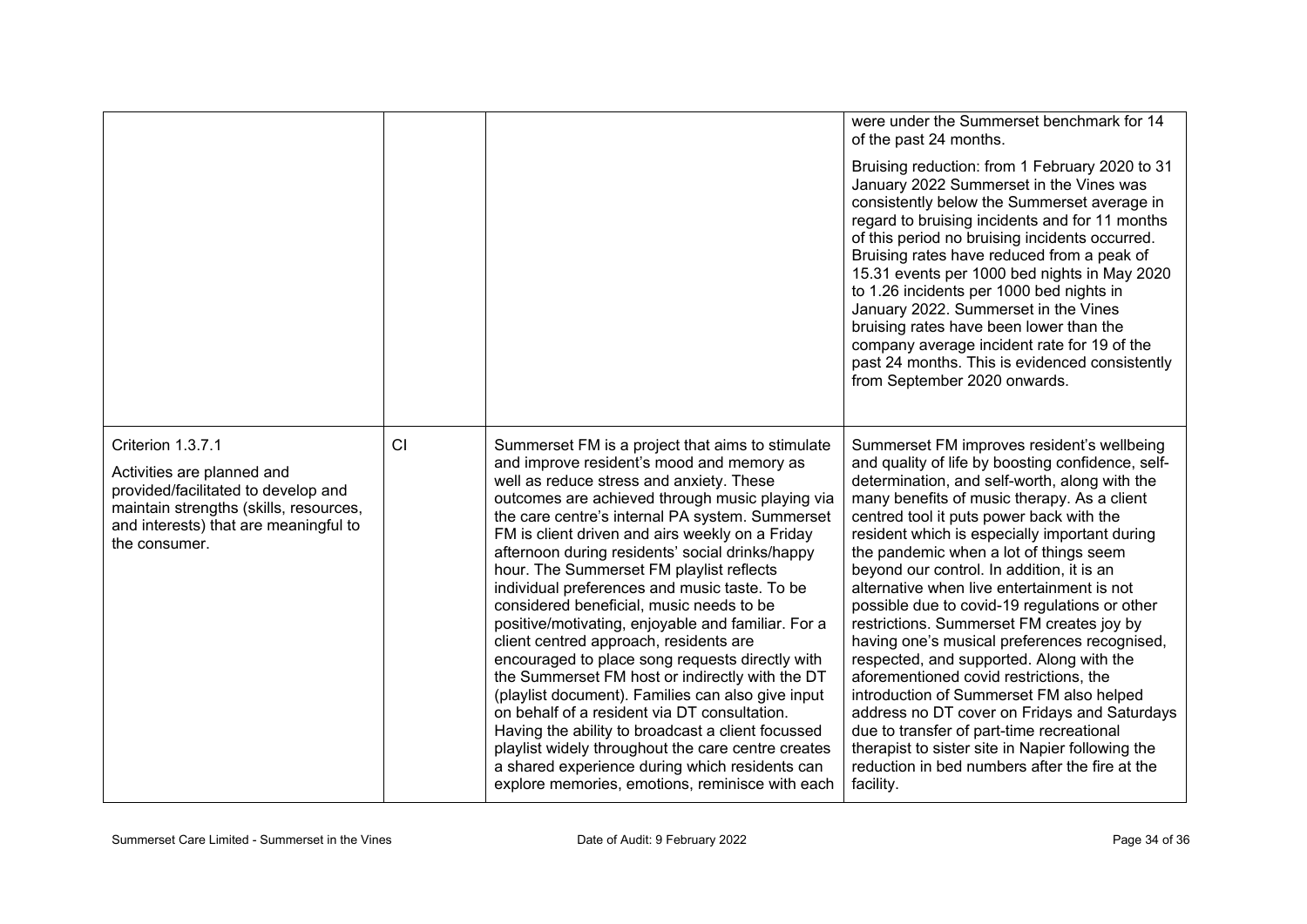|                                                                                                                                                                                                                                                                             |    | other and socialise with or without a drink.                                                                                                                                                                                                                                                                                                                                                                                                                                                                                                                                                                                                                                                                                                                                                                                                                                                                                                                                                                                                                                    | A survey conducted in February 2022 showed<br>100% of all residents enjoy listening to the<br>music played on Summerset FM and 88% of<br>residents stated that the introduction of<br>Summerset FM has encouraged them to attend<br>happy hour.                                                                                                                                                                                                                                                                                                                                                                           |
|-----------------------------------------------------------------------------------------------------------------------------------------------------------------------------------------------------------------------------------------------------------------------------|----|---------------------------------------------------------------------------------------------------------------------------------------------------------------------------------------------------------------------------------------------------------------------------------------------------------------------------------------------------------------------------------------------------------------------------------------------------------------------------------------------------------------------------------------------------------------------------------------------------------------------------------------------------------------------------------------------------------------------------------------------------------------------------------------------------------------------------------------------------------------------------------------------------------------------------------------------------------------------------------------------------------------------------------------------------------------------------------|---------------------------------------------------------------------------------------------------------------------------------------------------------------------------------------------------------------------------------------------------------------------------------------------------------------------------------------------------------------------------------------------------------------------------------------------------------------------------------------------------------------------------------------------------------------------------------------------------------------------------|
| Criterion 3.5.7<br>Results of surveillance, conclusions,<br>and specific recommendations to<br>assist in achieving infection reduction<br>and prevention outcomes are acted<br>upon, evaluated, and reported to<br>relevant personnel and management<br>in a timely manner. | CI | Summerset in the Vines has been engaged in a<br>HQSC project through 2021 to ensure the<br>appropriate use of antimicrobial treatment and<br>reduction of urinary tract infections (UTIs). This<br>engagement included regular meetings with<br>HQSC and other providers to review anonymous<br>infection data and treatment decisions. From this,<br>a user guide is being developed for use in age<br>residential care facilities throughout NZ.<br>Summerset in the Vines has been sustaining two<br>through to 10 urinary tract infections per month<br>through 2020. These trends were identified<br>through benchmarking against other Summerset<br>sites and through a review of the 2020 data<br>graphs. These trends were discussed in detail at<br>the site quality meetings and fed back through<br>RN and caregiver meetings. Hydration training<br>and hygiene cares were a focus of practice<br>review for the RNs through 2021. A trial of the<br>HQSC UTI decision support tool was<br>implemented to support identification and<br>treatment options of UTI's. | Urinary tract infection rates halved over the<br>past twelve months for Summerset in the<br>Vines. All identified potential UTI's are<br>screened by the RN using the decision-making<br>support tool in consultation with the resident<br>GP, including specimen culture to ensure<br>appropriate treatment. Data for January<br>through to December 2020 was benchmarked<br>against the data for January to December<br>2021. This highlighted that the year of 2020<br>evidenced 54 UTIs in comparison to 2021<br>evidencing 18 total infections. This shows a<br>66.7% reduction of UTI's comparing the two<br>years. |
| Criterion 2.2.5.1<br>Services conduct comprehensive<br>reviews regularly, of all restraint<br>practice in order to determine:<br>(a) The extent of restraint use and any                                                                                                    | CI | Summerset in the Vines has had a strong focus<br>on restraint minimisation in the past two years.<br>This is evidenced by the data below, monthly<br>restraint meetings, the purchase of new<br>equipment, the introduction of intentional                                                                                                                                                                                                                                                                                                                                                                                                                                                                                                                                                                                                                                                                                                                                                                                                                                      | The restraint data showed in January 2020 that<br>the facility had nine forms of restraint and the<br>team actively wanted to minimise this. Through<br>the restraint meetings the team reviewed every<br>resident and worked with residents, whanau,                                                                                                                                                                                                                                                                                                                                                                     |